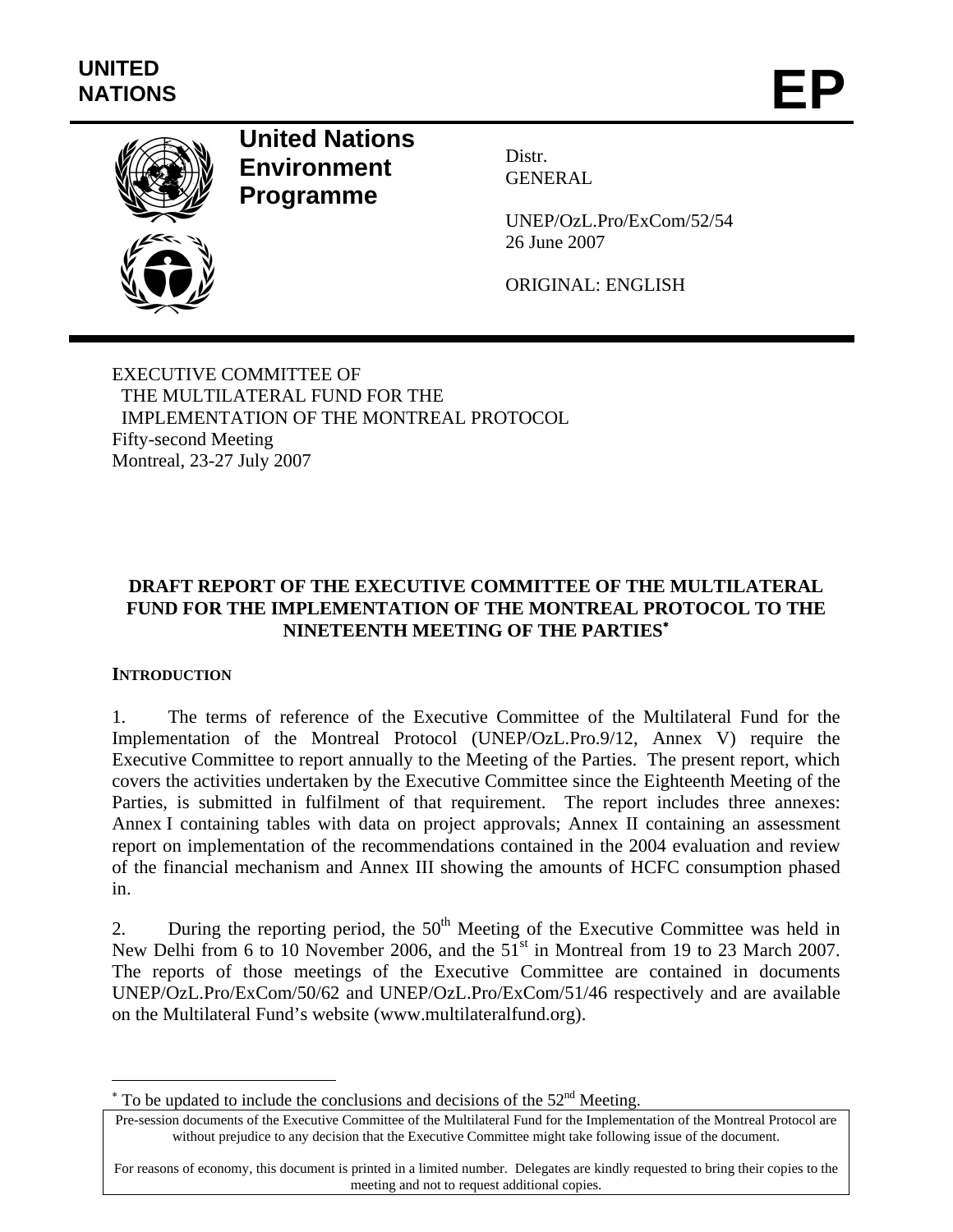3. In accordance with decision XVII/44 of the Seventeenth Meeting of the Parties, the  $50<sup>th</sup>$ Meeting of the Executive Committee was attended by Australia (Vice-Chair), Belgium, the Czech Republic, Italy, Japan, Sweden and the United States of America, representing Parties not operating under paragraph 1 of Article 5 of the Montreal Protocol, and by Brazil, Burundi, Guinea, India, Mexico, the Syrian Arab Republic (Chair) and Zambia, representing Parties operating under paragraph 1 of Article 5, and was chaired by Mr. Khaled Klaly (Syrian Arab Republic), with Ms. Lesley Dowling (Australia) acting as Vice-Chair.

4. In accordance with decision XVIII/2 of the Eighteenth Meeting of the Parties, the 51<sup>st</sup> Meeting of the Executive Committee was attended by Belgium, Canada (Chair), the Czech Republic, Italy, Japan, Sweden and the United States of America, representing Parties not operating under paragraph 1 of Article 5 of the Montreal Protocol, and by China, Guinea (Vice-Chair), Jordan, Mexico, Saint Lucia, Sudan and Uruguay, representing Parties operating under paragraph 1 of Article 5, and was chaired by Mr. Philippe Chemouny (Canada), with Mr. Elhadj Mamadou Nimaga (Guinea) acting as Vice-Chair. Ms. Maria Nolan, Chief Officer, acted as Secretary for all the Meetings.

# **A. PROCEDURAL MATTERS**

# **Contact group to discuss a study on the treatment of ODS**

5. The 50<sup>th</sup> Meeting established a contact group, with the representative of Australia as facilitator, to discuss the draft terms of reference for a study pursuant to decision 49/36 and in light of XVIII/9 of the Eighteenth Meeting of the Parties regarding collection, recovery, recycling, reclamation, transportation and destruction of unwanted ozone-depleting substances. The results of the contact group's deliberations appear in paragraph 57 below.

# **Contact group on funding for the phase-out of CFC consumption for MDI manufacturing and the need for transition strategies.**

6. At its  $51<sup>st</sup>$  Meeting, the Executive Committee set up a contact group, with the representative of Mexico as facilitator, to discuss funding for the phase-out of CFC consumption for MDI manufacturing and the need for transition strategies in the context of options for addressing the situation of countries referred to in decision XVII/14 of the Seventeenth Meeting of the Parties. The results of the contact group's deliberations appear in paragraph 59 below.

# **B. FINANCIAL MATTERS**

# **Status of contributions and disbursements**

7. As at 16 March 2007, the total income to the Multilateral Fund, including cash payments, promissory notes held, bilateral contributions, interest earned and miscellaneous income, amounted to US \$2,207,275,587, and total allocations, including provisions, amounted to US \$1,992,310,295. The balance available at 16 March 2007 therefore amounted to US \$57,516,295.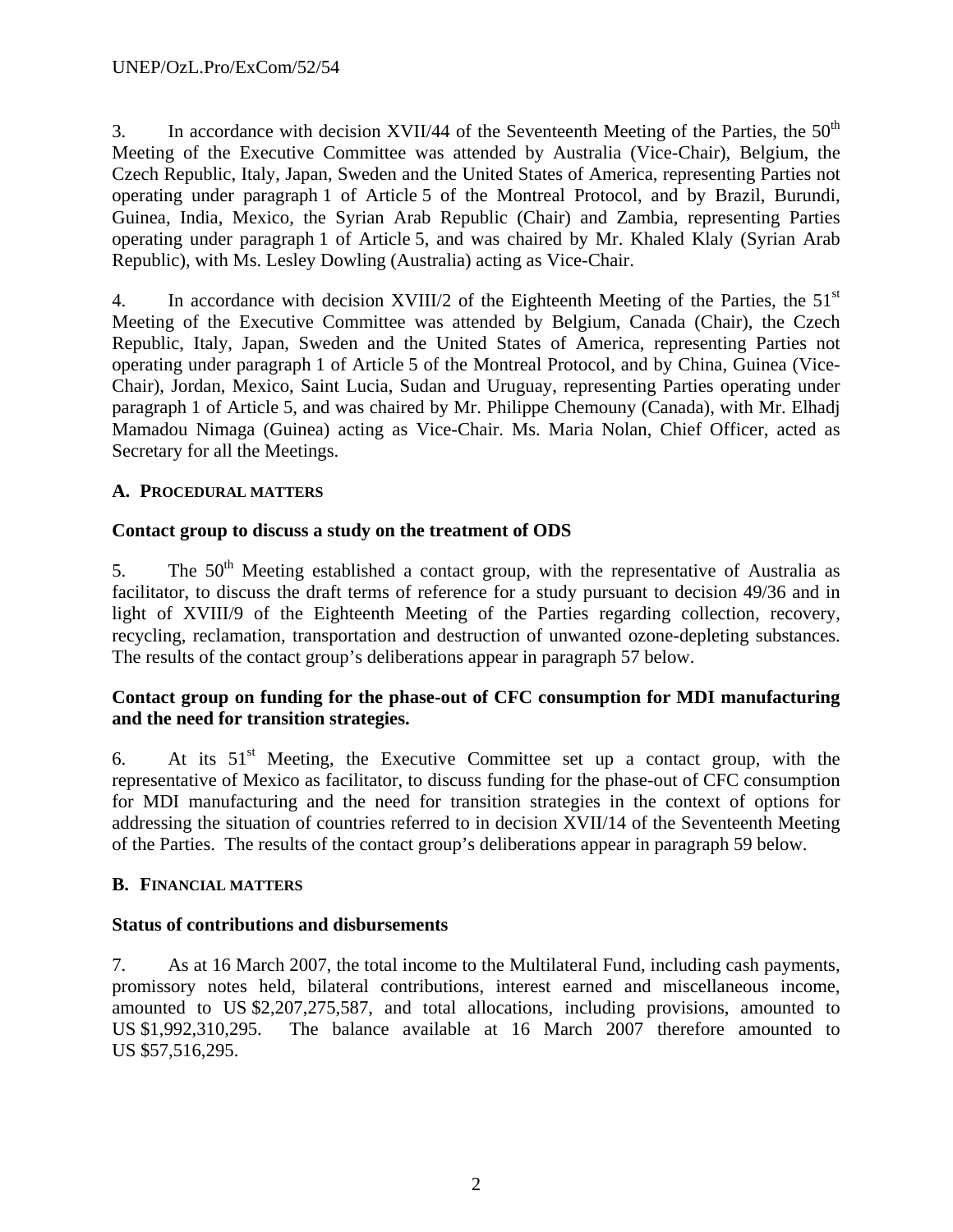8. The yearly distribution of contributions against pledges is as follows:

| Year          | <b>Pledged</b><br>contributions US \$ | Total payments US \$ | <b>Arrears/outstanding</b><br>pledges US \$ |
|---------------|---------------------------------------|----------------------|---------------------------------------------|
|               |                                       |                      |                                             |
| 1991-1993     | 234,929,241                           | 210,359,139          | 24,570,102                                  |
| 1994-1996     | 424,841,347                           | 393,465,069          | 31,376,278                                  |
| 1997-1999     | 472,567,009                           | 433,883,108          | 38,683,901                                  |
| 2000-2002     | 440,000,001                           | 429,113,771          | 10,886,230                                  |
| 2003-2005     | 474,000,001                           | 429,555,895          | 44,444,105                                  |
| 2006          | 133,466,667                           | 60,965,800           | 72,500,866                                  |
| 2007*         | 133,466,667                           | 13,176,427           | 120,290,239                                 |
| <b>Total:</b> | 2,313,270,933                         | 1,970,519,209        | 342,751,721                                 |

### **YEARLY DISTRIBUTION OF CONTRIBUTIONS AGAINST PLEDGES**

Note: As at16 March 2007.

# **Interest collected during the 2006-2008 triennium**

9. As at 16 March 2007, the total level of interest recorded in the Treasurer's accounts amounted to US \$13,773,709 for the 2006-2008 triennium.

#### **Bilateral contributions**

10. During the period under review, the Executive Committee approved requests by Australia, Canada, France, Germany, Italy and Switzerland to credit bilateral assistance amounting to a total of US \$3,709,327. This brings the total for bilateral cooperation, since the inception of the Multilateral Fund Secretariat, to US \$118,172,488 (excluding cancelled and transferred projects) representing approximately 5.5 per cent of funds approved. The range of bilateral projects approved included, *inter alia*, CFC and ODS phase-out plans, technology transfer for the phase-out of methyl bromide, national CFC consumption phase-out plans focusing on the refrigeration sector, terminal phase-out managements plans for Annex A (Group I) substances, an umbrella project for terminal phase-out of ODS in the solvent sector, support for an ozone unit and for the Latin American Customs Enforcement Network.

11. The  $50<sup>th</sup>$  Meeting, pursuant to decision 49/19(a), decided to inform the Parties that the bilateral requests of Germany and Switzerland exceeded the 20 per cent allocation of contributions for bilateral agencies for 2006 (decision 50/16). Subsequently, the 51st Meeting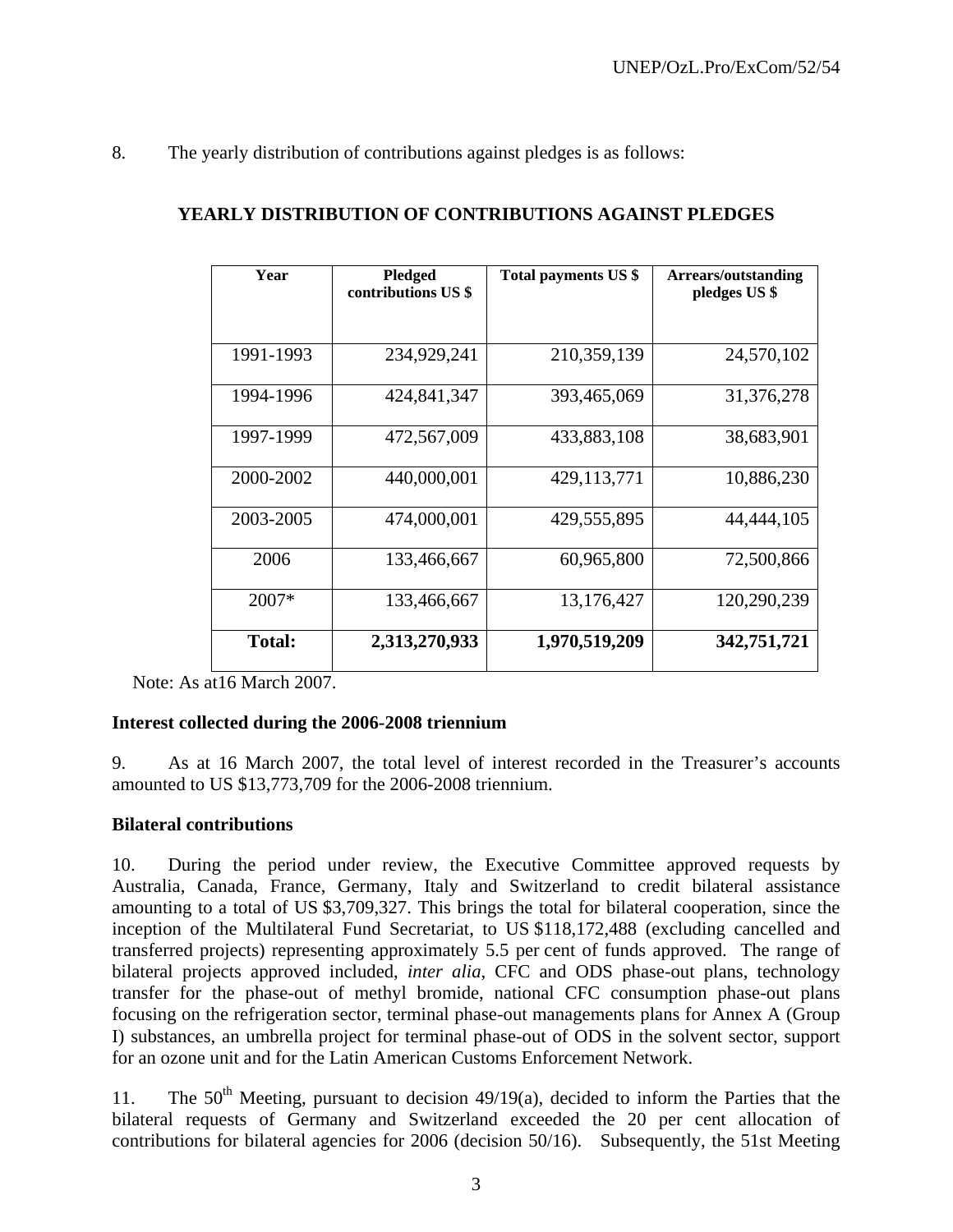decided to inform the Parties of the level of bilateral contribution assigned to Germany's contribution for 2008 (decision 50/20) as the activities proposed in Germany's 2007 and 2008 business plans exceeded its bilateral contribution. It noted that in order to accommodate Germany's activities in 2007 and 2008, India had agreed that part of the 2008 tranche for India's national phase-out plan be funded in 2009 (decision  $51/6$ ). The  $51<sup>st</sup>$  Meeting also requested Germany to report to the  $52<sup>nd</sup>$  Meeting on the proposed terminal phase-out management plan (TPMP) projects for Botswana and Swaziland in respect of the availability of sufficient funds in its 20 per cent allocation for the triennium (decision 51/6).

### **Issues pertaining to contributions**

### *Contributions in arrears*

12. As at 17 March 2007, the accumulated arrears for 1991-2007 stood at US \$292,324,307. Of this amount, US \$ 111,281,196 is associated with countries with economies in transition (CEITs), and US \$ 181,043,111 with non-CEIT countries. Outstanding contributions for 2007 amounted to US \$120,290,239.

13. The percentage of payments in relation to pledged amounts for 2007 was 9.87 per cent as at 17 March 2007. Parties were asked to inform the Treasurer when they would pay outstanding contributions and to pay contributions in full as early as possible. Although by the time of the 51<sup>st</sup> Meeting the proportion of outstanding contributions had been reduced, substantial arrears still remained.

#### *Timely payment by contributing countries*

14. At both the 50th and 51st Meetings, Members of the Executive Committee expressed concern at the late payment of pledges. The 51st Meeting, in particular, noted the lack of liquidity and of adequate resources to allow projects to be approved, especially as the 2010 deadline was fast approaching (decisions 50/1 and 51/2).

#### *Promissory notes*

15. In addressing the treasurer's concern over the low level of cash in the Fund and the implementing agencies' reluctance to accept promissory notes that were not encashable on demand, the 50th Meeting urged those countries still holding promissory notes to take the necessary action to accelerate their encashment and the 51st Meeting requested Parties continuing to use promissory notes to do their utmost to meet the Treasurer's request for their accelerated encashment in order to mitigate cash flow problems. Furthermore, in the context of the 2009-2011 replenishment, the 51st Meeting encouraged Parties to make their contributions in the form of cash in order not to delay project implementation by implementing agencies (decisions 50/1 and 51/3).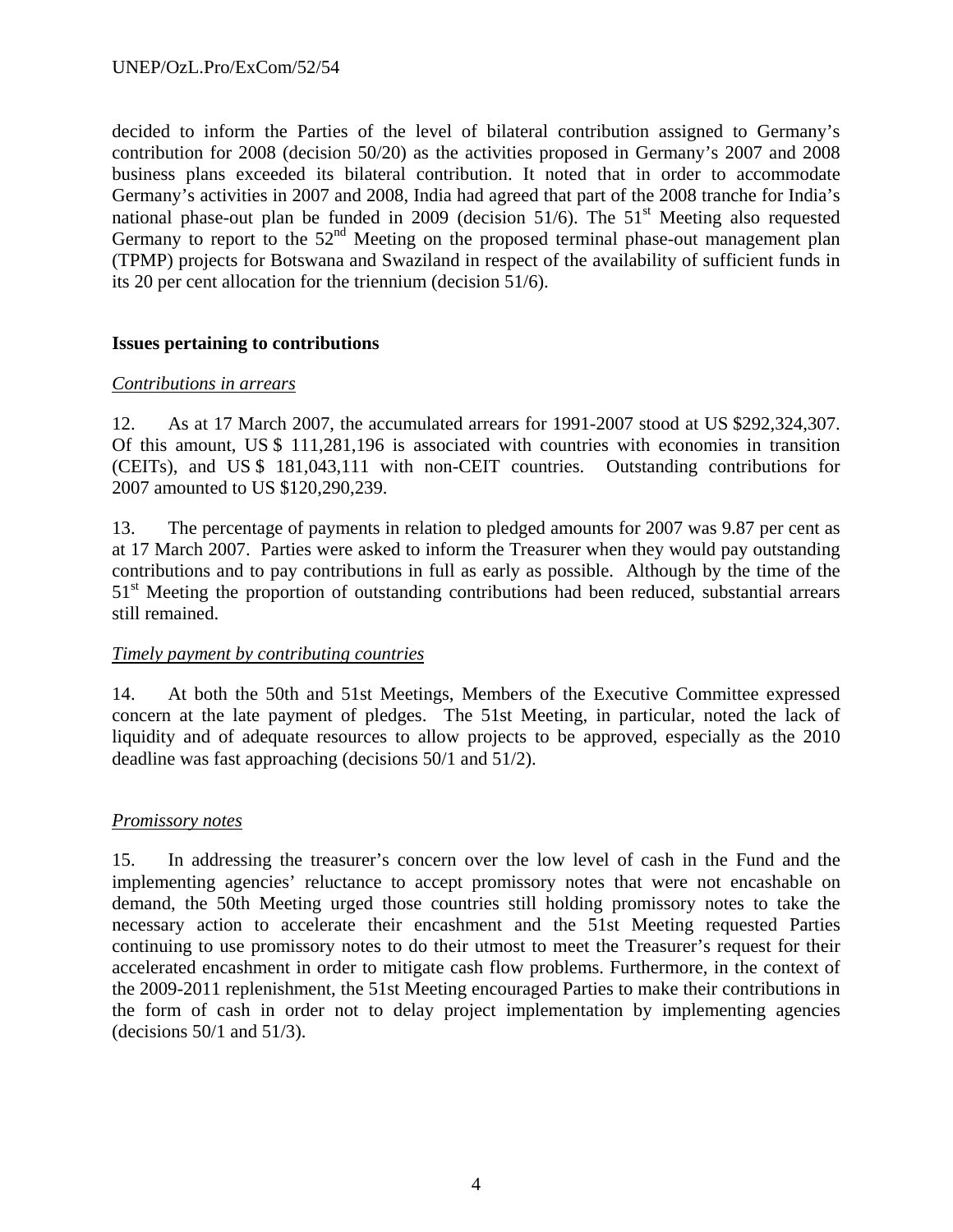# *Contribution by the Government of India*

16. The Government of India agreed to contribute US \$130,000 to cover the costs of hosting the Fiftieth Meeting of the Executive Committee in New Delhi, India, as opposed to holding it in Montreal.

# **Accounts of the Multilateral Fund**

# *Final 2005 accounts*

17. The 50th Meeting considered the final accounts for 2005 and, in view of the auditor's observation on US \$82 million of receivable contributions that had been outstanding for more than five years, decided to draw the attention of the Meeting of the Parties to the need for all outstanding contributions to be paid (decision 50/43).

# *Reconciliation of the 2005 accounts*

18. The 50<sup>th</sup> Meeting reviewed the reconciliation of the 2005 accounts and requested the submission of additional information to the  $51<sup>st</sup>$  Meeting. It noted that the implementing agencies were unable to commit to project expenditures against promissory notes without assurance that the promissory notes were encashable upon demand. Accordingly, it requested the Treasurer to review the Executive Committee's policy on promissory notes in recognition of financial requirements to reflect the emerging business circumstances of the Multilateral Fund. The Treasurer was also requested to provide a schedule for the encashment of promissory notes as additional information on the status of contributions and disbursements (decision 50/44).

# *2007, 2008 and 2009 budget of the Fund Secretariat*

19. The 50th Meeting approved the revised budget of the Fund Secretariat for 2007, adjusted to introduce the Secretariat's operational costs and maintain them at the same levels as in previous years. The 50th Meeting also approved the 2009 salary component of the budget, reflecting staff costs for 2009 so as to enable extension of staff contracts based on the 2008 staff salary component approved at the 48th Meeting, taking into account the standard 5 per cent inflation rate against the 2008 level. The Executive Committee also approved funding for the cost of the study on destruction of unwanted ODS mentioned in paragraphs 5 and 57 (decision 50/45).

# **2007 core unit costs for UNDP, UNIDO and the World Bank**

20. The 50<sup>th</sup> Meeting considered a review of the 2005 actual costs and the 2006 estimated costs and the 2007 proposed costs with the purpose of agreeing on the core unit costs for 2007. It approved US \$1.751 million for core unit funding for 2007 each for UNDP and UNIDO and US \$1.58 million for the World Bank (decision 50/27).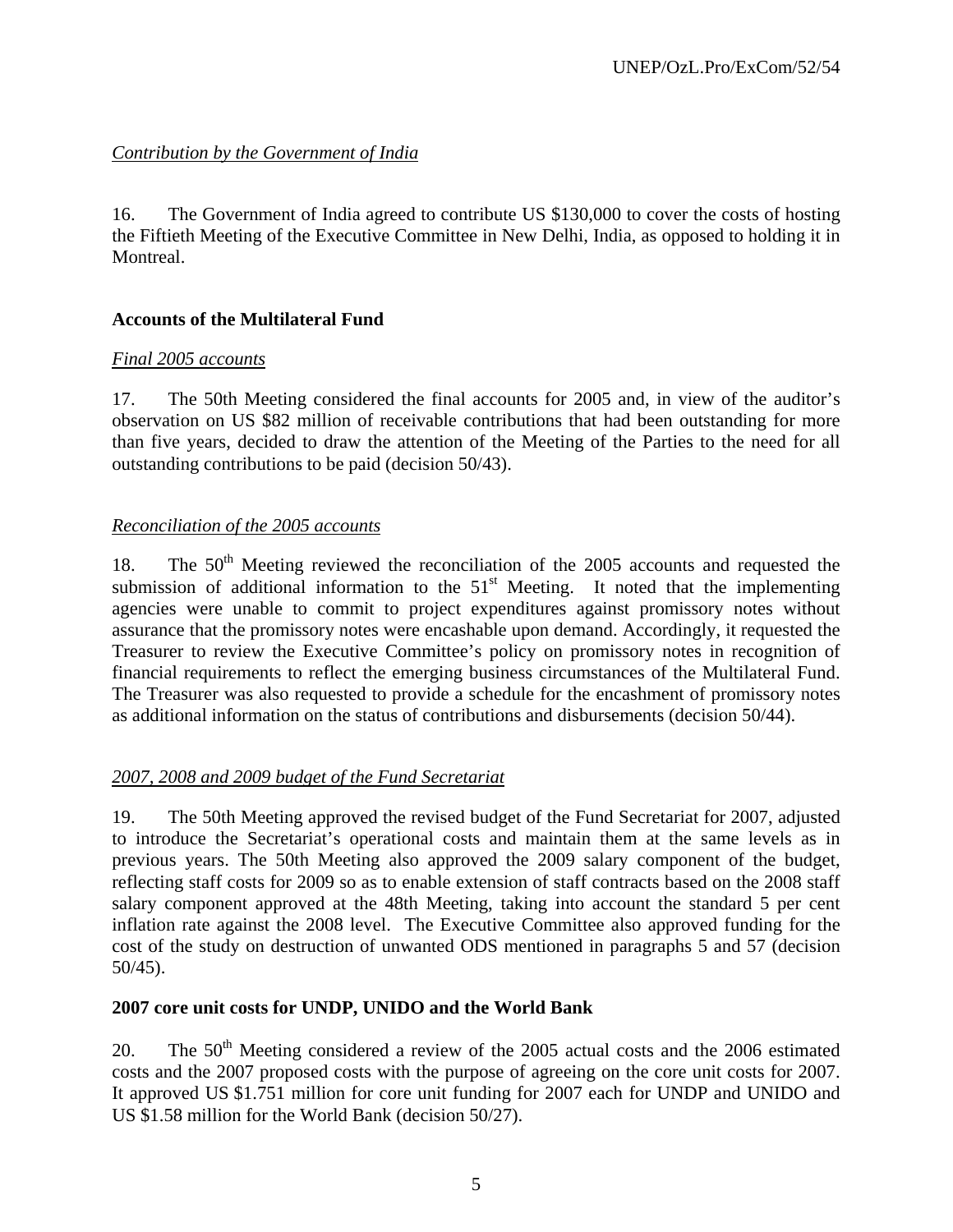### **Comprehensive independent assessment of the administrative costs required for the 2009-2011 triennium**

21. The Executive Committee authorized the Secretariat to undertake a comprehensive independent assessment of the administrative costs required for the 2009-2011 triennium and to report its conclusions to the first Meeting of the Executive Committee in 2008. The  $51<sup>st</sup>$  Meeting adopted the terms of reference for the aforementioned assessment, which required the consultant or consulting firm to consider, *inter alia,* the agencies' current administrative costs with a view to proposing any changes to the existing regimes if needed (decision 50/27 and 51/38).

### **Compliance Assistance Programme (CAP) budget**

22. The 50<sup>th</sup> Meeting approved the CAP budget for 2007 contained in UNEP's 2007 work programme, at an amount of US \$8,003,000 plus agency support costs of 8 per cent, amounting to US \$640,240. The approval was subject to a certain number of conditions (decision 50/26).

#### **C. BUSINESS PLANNING AND RESOURCE MANAGEMENT**

### **2006 business plans**

23. The 50<sup>th</sup> Meeting noted with concern that certain projects required for compliance, and contained in implementing agencies' 2006 business plans, had not been submitted to the Meeting. After listening to the explanations given by the implementing agencies, the Executive Committee requested the agencies to give the highest priority to submission of projects required for compliance and included in annual business plans. Bilateral and implementing agencies were also requested to submit reasons why such projects had not been submitted for inclusion in the documentation for Executive Committee Meetings (decision 50/3)

# **2007-2009 business plan of the Multilateral Fund**

24. The 2007-2009 consolidated business plan of the Multilateral Fund, encompassing the bilateral and multilateral agencies'  $2007-2009$  business plans, was considered at the  $51<sup>st</sup>$ Meeting. This Meeting also endorsed the individual 2007-2009 business plans for the implementing agencies together with the relevant performance indicators, making a number of comments and recommendations.

25. The 51st Meeting was apprised of a study on HCFC production and consumption in China, which stated that in 2005, China had become the world's largest HCFC producer and consumer. The Meeting expressed concern at the exponential growth in HCFC production and consumption. An information document was also presented to the  $51<sup>st</sup>$  Meeting containing the results of the nine HCFC surveys implemented by UNDP in selected Article 5 countries. It identified the main challenge related to the current pattern of unconstrained growth and noted that action was clearly needed to slow this down before the 2016 freeze target.

26. A paper on priorities for the 2006-2008 triennium outlining the needs beyond those identified by the model rolling three year-phase-out plan was considered by the  $50<sup>th</sup>$  Meeting, which requested the Secretariat to prepare an interim report to be considered at the 51<sup>st</sup> Meeting.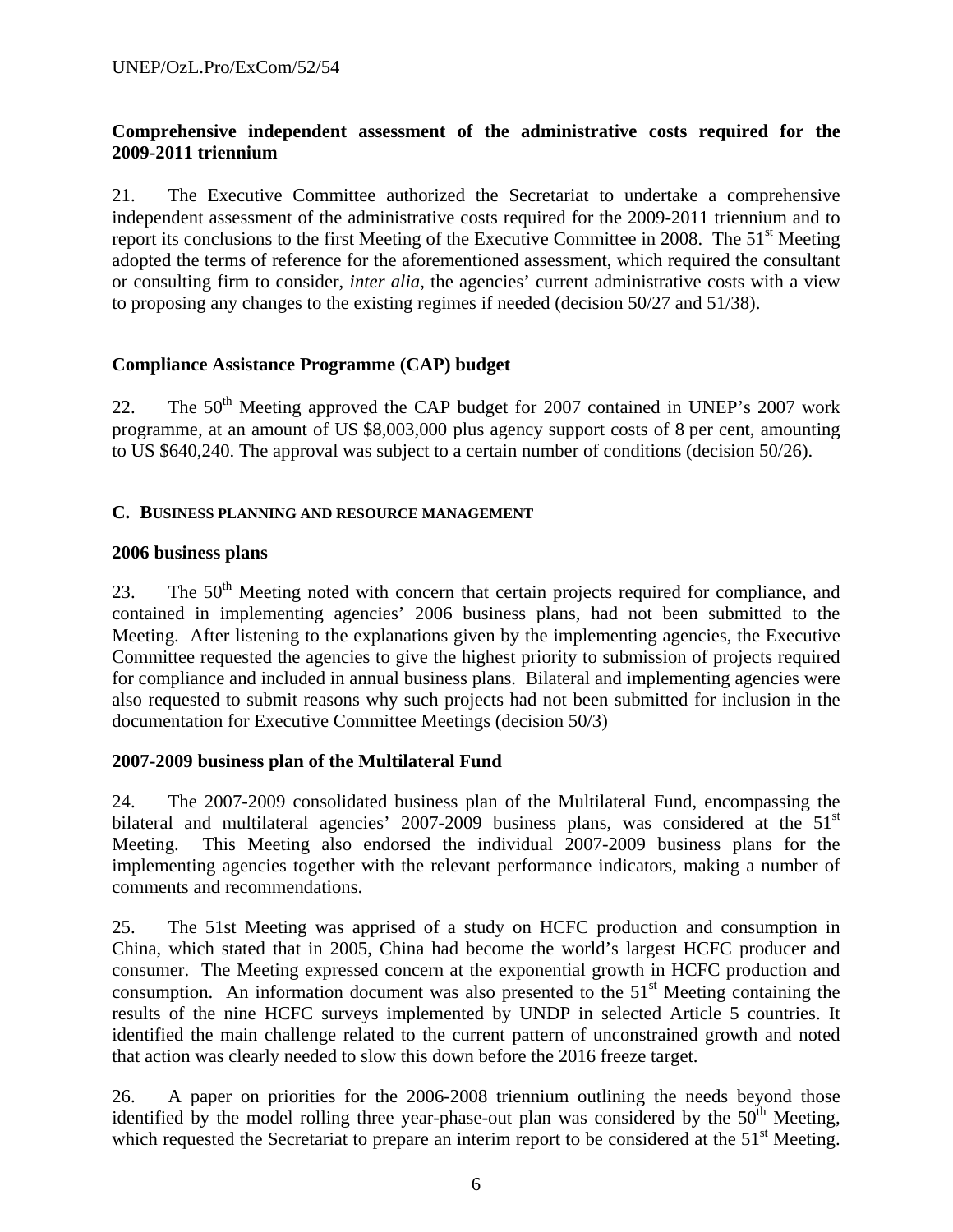Accordingly, the  $51<sup>st</sup>$  Meeting, following an in-depth discussion, agreed to regard the following areas as priorities when allocating the US \$61 million in unallocated funds to activities not required for compliance, according to the compliance-oriented model rolling three-year phaseout plan for 2007-2009:

- Additional funding initiatives outside the budget, namely:
	- o Additional activities/studies currently outside the budget, on a case-by-case basis;
	- o CFC solvents;
	- o Activities in countries that were currently not Parties, on the understanding that funds would not be disbursed until the country had become a Party;
	- o Terminal phase-out management plan (TPMP) preparation and a TPMP for Armenia;
	- o Institutional strengthening, on a case-by-case basis;
	- o Methyl bromide (MB) consumption in Parties that had not ratified the Copenhagen Amendment, on the understanding that funds would not be disbursed until ratification had occurred, not even for project preparation;
	- o Acceleration of CFC production phase-out;-
- It was also agreed to consider the following areas as priorities, on a case-by-case basis:
	- o Combating illegal trade;
	- o Halon not required by the model rolling three-year phase-out plan;
	- o Accelerated MB phase-out;
	- o MB non-investment projects;
	- o Metered-dose inhaler activities, in accordance with decision 51/34.

27. The Executive Committee further agreed to remove HCFC activities and ODS disposal from the 2007-2009 business plans for the time being on the understanding that the issues would be considered at the first meeting of the Executive Committee in 2008. It urged bilateral and implementing agencies to increase their efforts to implement approved projects to facilitate achieving the 2007 reduction in controlled substances, noting that 35,945 ODP tonnes were scheduled to be phased out in 2007 from approved projects (decision 51/5).

#### **Model rolling three-year phase-out plan: 2007-2009**

28. The  $50<sup>th</sup>$  Meeting adopted the 2007-2009 model rolling three-year phase-out plan as a flexible guide for resource planning for the corresponding triennium and urged Article 5 countries, with approved projects not yet implemented, as well as the cooperating bilateral and implementing agencies, to accelerate the pace of implementation during the 2007-2009 triennium. Moreover, bilateral and implementing agencies were urged to work with those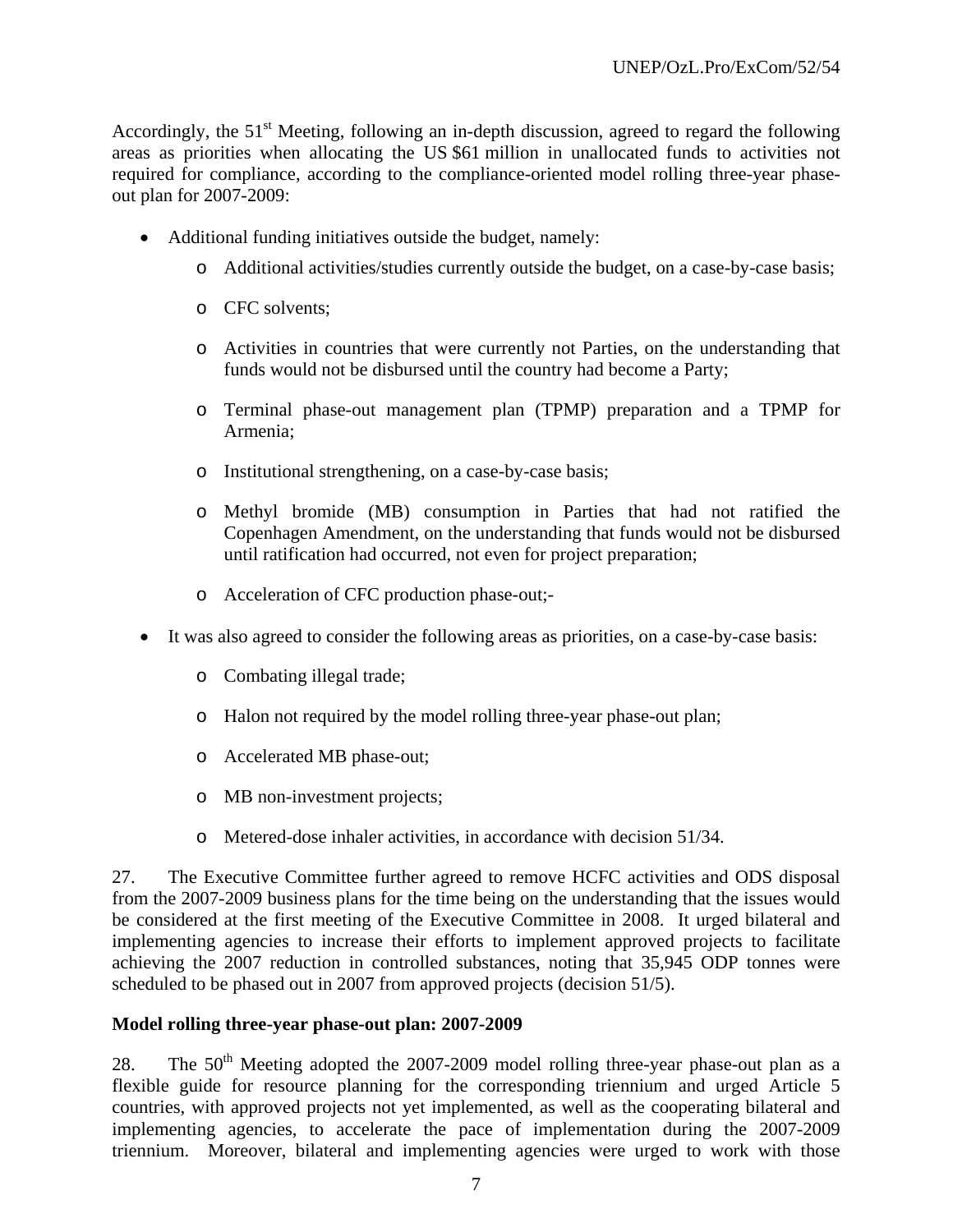countries that had been identified as needing immediate assistance to achieve the 2007 and 2010 phase-out targets in the Protocol and to include activities in their 2007-2009 business plans as appropriate (decision 50/5).

## **2006 and 2007 work programmes**

29. The  $50<sup>th</sup>$  Meeting considered and approved amendments to the 2006 work programmes of UNDP, UNEP and UNIDO, subject to certain conditions. Amendments to UNEP's 2007 work programme were approved at the 51<sup>st</sup> Meeting, together with the 2007 work programmes of UNDP, UNIDO and the World Bank, subject to a number of comments relating to individual projects (decisions 50/15 and 50/17 to 50/25; 51/17 and 51/21 to 51/26).

### **D. FUND ACHIEVEMENTS SINCE INCEPTION**

# **Total ODS phased out**

30. Since 1991, 5,279 projects and activities (excluding cancelled and transferred projects) have been approved with the following geographical distribution: 2,261 projects and activities for countries in Asia and the Pacific; 1,343 for countries in Latin America and the Caribbean, 1,115 for countries in Africa, 299 for countries in Europe and 261 global coverage. Of the 415,576 tonnes of ODS to be eliminated when all these projects are implemented, a total of 374,172 ODP tonnes of ODS had already been phased out by the end of 2006. A breakdown by production and consumption and by sector is given in table 1 of Annex I. The sectoral distribution of the actual phase-out is indicated in the table below:

| <b>Sectors</b>                             | ODP tonnes phased out* |
|--------------------------------------------|------------------------|
| Aerosol                                    | 25,216                 |
| Foam                                       | 62,405                 |
| Fumigant (methyl bromide)                  | 3,743                  |
| Halon: production and consumption          | 82,513                 |
| Projects in multiple sectors               | 455                    |
| Process agent (production and consumption) | 37,878                 |
| National phase out plan                    | 34,619                 |
| Production                                 | 76,275                 |
| Refrigeration                              | 42,172                 |
| Several                                    | 554                    |
| Solvent                                    | 6,857                  |
| Sterilant                                  | 61                     |
| Tobacco expansion                          | 1,424                  |
| <b>Total:</b>                              | 374,172                |

\*Excluding cancelled and transferred projects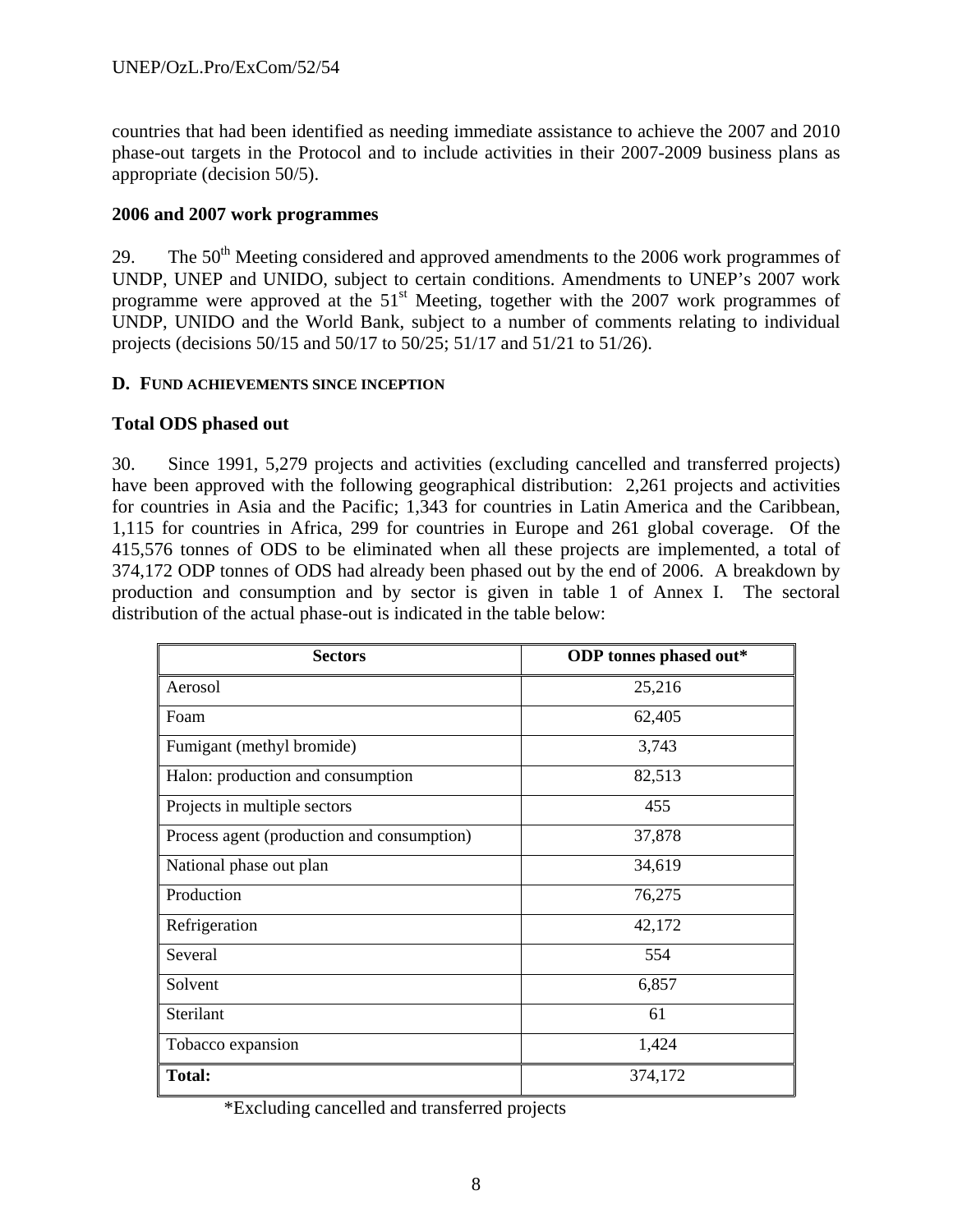# **Funding and disbursement**

31. The total funds approved since 1991 by the Executive Committee to achieve this phaseout and to implement both ongoing investment projects and all non-investment projects and activities are US \$ 2,152,714,643 including US \$210,767,723for agency support costs (excluding cancelled and transferred projects). Of the total project funds approved, the amounts allocated to, and disbursed by, each of the implementing agencies and bilateral agencies, are indicated in the table below:

| Agency           | $US$ \$ approved $(1)$ | $US $$ disbursed $(2)$ |
|------------------|------------------------|------------------------|
|                  |                        |                        |
| <b>UNDP</b>      | 514,894,698            | 421,416,317            |
| <b>UNEP</b>      | 123,582,507            | 96,919,427             |
| <b>UNIDO</b>     | 473,166,390            | 392,888,906            |
| World Bank       | 919,898,560            | 748,954,005            |
| <b>Bilateral</b> | 118, 172, 488          | 74,139,511             |
| <b>Total</b>     | 2,152,714,643          | 1,734,318,166          |

(1) As at 18 June 2007 (excluding cancelled and transferred projects)

(2) As at 31 December 2006 (excluding cancelled and transferred projects)

#### **E. FUNDING APPROVALS DURING THE REPORTING PERIOD**

# Projects and activities approved during the reporting period (50<sup>th</sup> and 51<sup>st</sup> Meetings of the **Executive Committee)**

32. During the reporting period, the Executive Committee approved a total of 176 additional projects and activities, with a planned phase-out of 23,647 ODP tonnes in the production and consumption of controlled substances. The total funds approved amounting to US \$104,544,693 including US \$12,077,511 for agency support costs, for project/activity implementation, are as follows by agency:

| <b>Agency</b>    | US <sub>3</sub> | <b>US \$ Support</b> | <b>US</b> \$ Total |
|------------------|-----------------|----------------------|--------------------|
| <b>UNDP</b>      | 11,085,369      | 2,591,329            | 13,676,698         |
| <b>UNEP</b>      | 11,626,032      | 810,995              | 12,437,027         |
| <b>UNIDO</b>     | 20,094,840      | 3,262,846            | 23,357,686         |
| World Bank       | 46,361,695      | 5,002,260            | 51,363,955         |
| <b>Bilateral</b> | 3,299,246       | 410,081              | 3,709,327          |
| <b>Total</b>     | 92,467,182      | 12,077,511           | 104,5947,693       |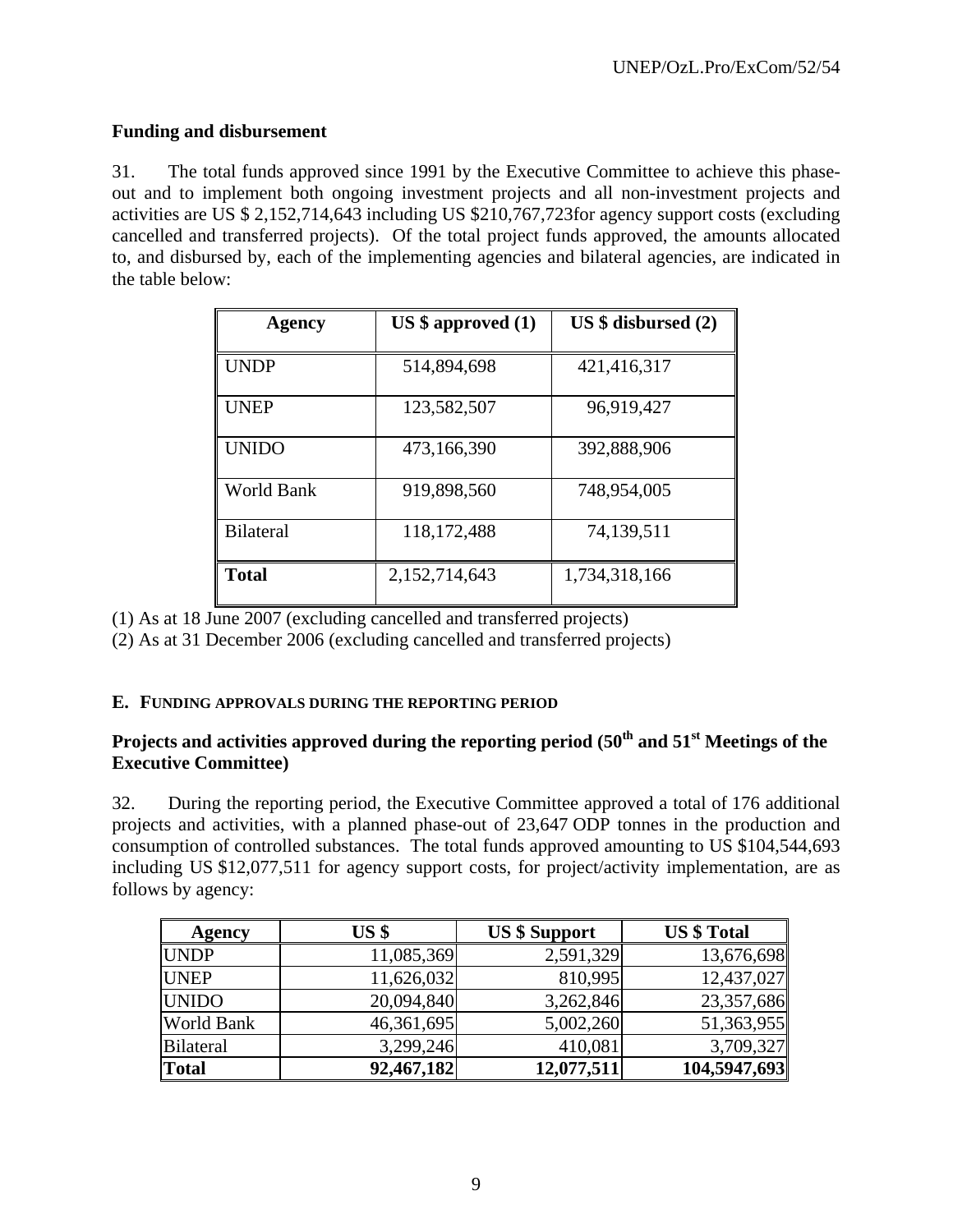# **Investment projects**

33. Of the total funds approved in the period under review, the Executive Committee allocated US \$83,828,490, including US \$5,925,259 for agency support costs, for the implementation of 58 investment projects which will eliminate an estimated quantity of 23,599 ODP tonnes in consumption and production of ODS. A breakdown by sector is given in table 2 of Annex I.

34. The Executive Committee also approved 13 new agreements, with commitments in principle totalling US \$12,039,961, as well as one revised agreement. Details of the amounts per country and sector can be found in table 3 of Annex I.

#### **Non-investment activities**

#### *Technical assistance and training*

35. During the period under review, 14 technical assistance and training projects amounting to US \$9,220,905, including US \$699,405 for agency support costs, were approved, bringing the cost of technical assistance projects and training activities approved since the inception of the Multilateral Fund to a total of US \$180,796,642. This amount does not include the non-investment components of the multi-year phase-out agreements (MYAs).

#### *Institutional strengthening*

36. During the reporting period, US \$4,274,221, including agency support costs of US \$143,949, was approved for institutional strengthening projects. This brings the total approvals by the Executive Committee to US \$62,496,971 for institutional strengthening projects in 140 Article 5 countries. When approving funding for institutional strengthening projects, the Executive Committee expressed certain views that were annexed to the reports of the respective Meetings.

#### *Country programmes*

37. No country programmes were submitted either to the  $50<sup>th</sup>$  or  $51<sup>st</sup>$  Meetings.

### **Verification of ongoing terminal phase-out management plans in low-volume consuming countries**

38. The  $50<sup>th</sup>$  Meeting noted that, pursuant to decision 45/54 of the Executive Committee, the Secretariat had randomly selected two countries for verification of ongoing terminal phase-out management plans for the first exercise in 2007. Funds were approved for the conduct of the audit in one country. Request for funding for the remaining country was submitted in advance of the  $52<sup>nd</sup>$  Meeting.

#### **Submissions that do not conform to Executive Committee requirements**

39. At the  $50<sup>th</sup>$  Meeting it was noted that incomplete submissions took up the Secretariat staff's time and meant that there was less time available for consideration of those submissions that were complete. The  $50<sup>th</sup>$  Meeting therefore requested the Secretariat not to include in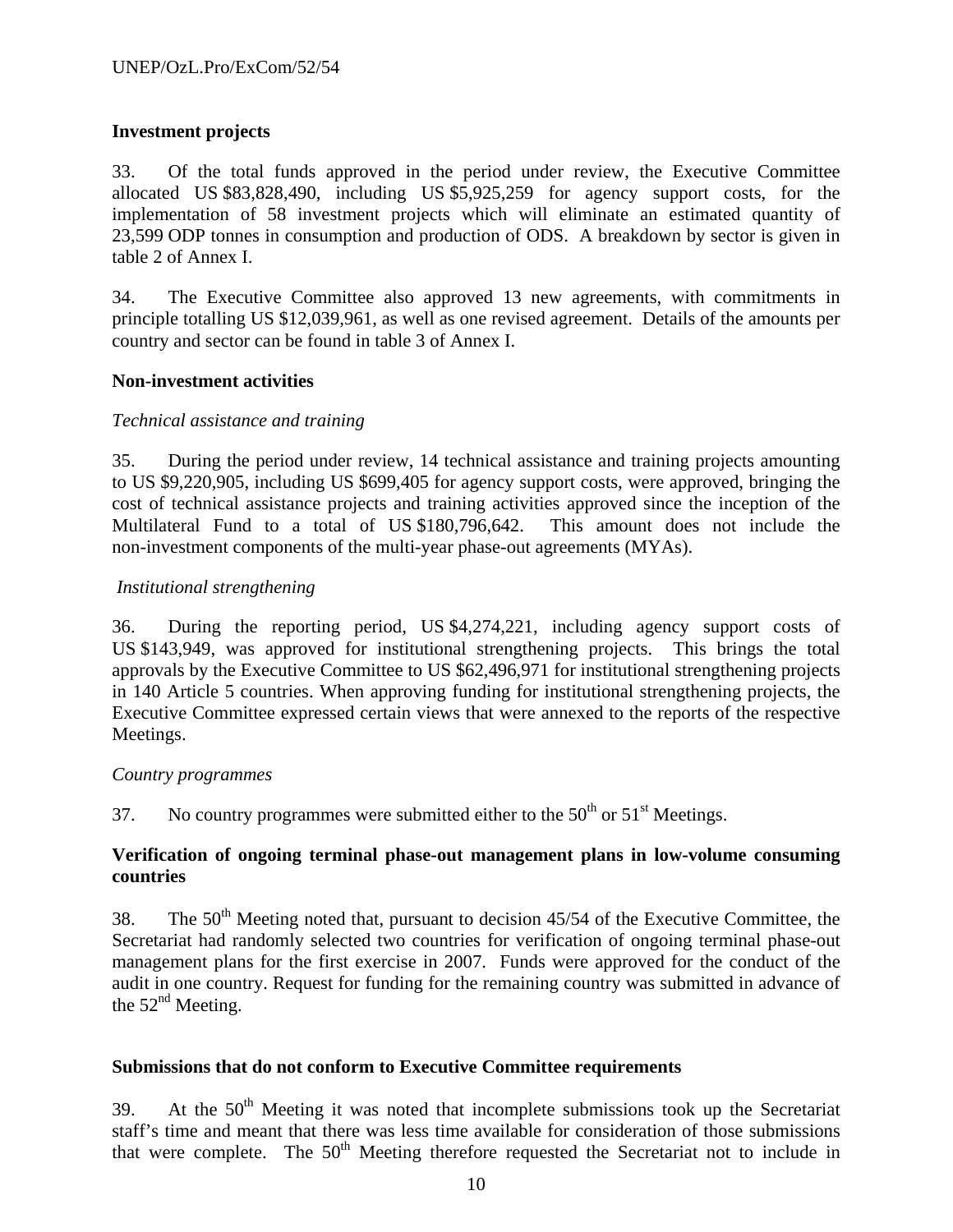meeting documentation proposals for projects or activities that, by the submission deadline for each Meeting, did not contain the information or components necessary for their submission to be considered as potentially approvable. The Executive Committee would be provided with a list of all proposals received but not included in meeting documentation, together with the reasons for non-inclusion. This arrangement would be implemented on a trial basis for 18 months (decision 50/14).

### **F. MONITORING AND EVALUATION**

#### **Project completion reports (PCRs)**

40. The 50th Meeting considered the 2006 consolidated project completion report, including the schedule for submission of PCRs due and the lessons learned, and made a number of recommendations to implementing and bilateral agencies. Given the wealth of information on lessons learned drawn from project completion reports and annual reports on the implementation of multi-year agreements, the Executive Committee asked all those involved in the preparation and implementation of projects to take them into consideration, and to facilitate discussions on lessons learned during regional network meetings (decision 50/8).

### **Project implementation delays**

41. At the two Meetings held during the period under review, the Executive Committee noted that, with regard to projects subject to implementation delays, the Secretariat would take the established action according to its assessment of status and would notify the governments and implementing agencies concerned. The 50<sup>th</sup> Meeting *inter alia* noted the transfer of components of a project at the request of the government concerned and also that one project would possibly be discontinued. Implementing agencies were requested to suggest ways of encouraging the timely implementation of projects subject to letters of possible cancellation and to emphasize the importance of projects to achieve compliance (decision 50/10).

42. Milestones and deadlines were adopted for two projects with implementation delays at the 51<sup>st</sup> Meeting. Information was also provided on the extent to which the milestones set by the Executive Committee for projects experiencing delays had been achieved (decision 51/15).

#### **Annual tranche submission delays**

43. The 50<sup>th</sup> Meeting noted that 38 of the 49 annual tranches of MYAs due for submission had been submitted on time, but that seven of them could not be considered for approval either because the submission was incomplete, a condition of approval had not been met, and/or the project document had not been signed. It decided to send letters to the relevant countries and agencies for annual tranches due for submission but not submitted to the Meeting and for annual tranches submitted but not considered for approval for the reasons indicated in the letter, encouraging the relevant Article 5 governments and implementing agencies to submit them to the  $51<sup>st</sup>$  Meeting (decision 50/11).

44. The 51<sup>st</sup> Meeting was informed that 16 of the 38 annual tranches of MYAs due for submission had not been submitted on time and it decided to send letters to the relevant countries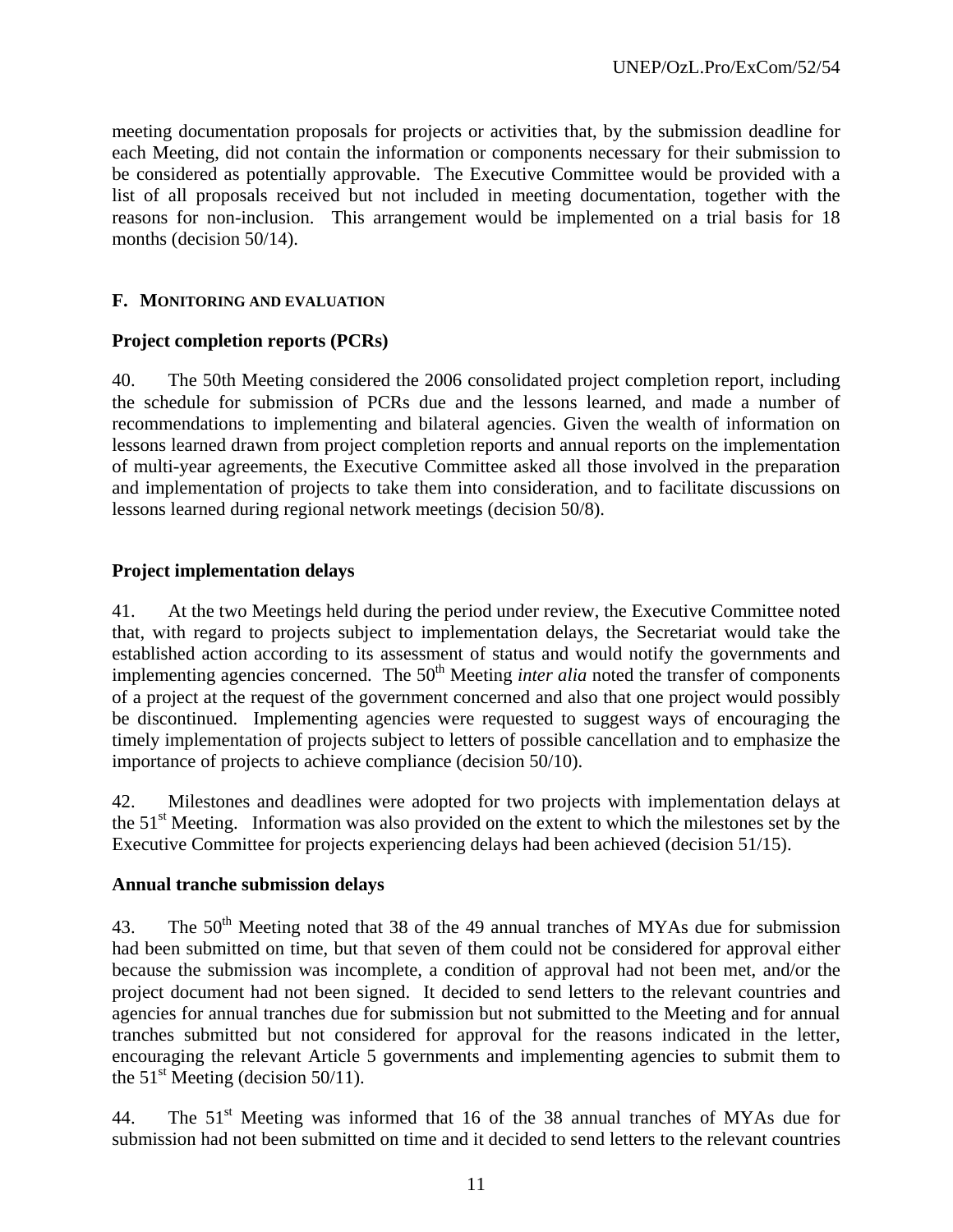## UNEP/OzL.Pro/ExCom/52/54

and agencies with reasons given for the delay, encouraging the relevant Article 5 governments and implementing agencies to submit them to the  $52<sup>nd</sup>$  Meeting (decision 51/15).

#### **Issues related to monitoring and reporting on multi-year agreements**

45. The 50<sup>th</sup> Meeting noted that implementing agencies had indicated difficulty with the reporting system for annual tranches of MYAs and decided to discuss innovative approaches for monitoring and reporting delays in MYAs at its subsequent Meeting (decision 50/40). At its 51<sup>st</sup> Meeting, the Executive Committee noted with satisfaction that considerable progress had been made towards achieving standardization in reporting, but that monitoring and reporting on MYAs still raised a number of problems. It adopted a new format for reporting on MYAs on an interim basis to be reviewed at the 53rd Meeting and requested the Secretariat to organize a workshop in the margins of that meeting to discuss reporting in the light of the experience gained in using the new format (decision 51/13).

### **Implementation of approved projects with specific reporting requirements**

46. At all Meetings held during the reporting period, the Executive Committee considered progress reports on the implementation of approved projects with specific reporting requirements and made a number of relevant recommendations, which can be found in decisions 50/12 and 51/16.

#### **Completed projects with balances**

47. During the reporting period, the implementing agencies returned to the Multilateral Fund a total of US \$702,303, including US \$71,862 in agency support costs. The total funds returned from completed or cancelled projects are indicated in the table below:

| Agency            | <b>Total funds returned</b><br>$(US \$ | <b>Total support costs</b><br>returned (US \$) |
|-------------------|----------------------------------------|------------------------------------------------|
| <b>UNDP</b>       | 241,445                                | 30,460                                         |
| <b>UNEP</b>       | 213,837                                | 21,628                                         |
| <b>UNIDO</b>      | 143,030                                | 15,597                                         |
| <b>World Bank</b> | 32,129                                 | 4,177                                          |
| <b>Total</b>      | 630,441                                | 71,862                                         |

48. The 51st Meeting noted that the implementing agencies had a number of projects that had been classified as completed two years previously and that remaining balances totalled US \$22,044,752 as at March 2007. The details are shown in the table below: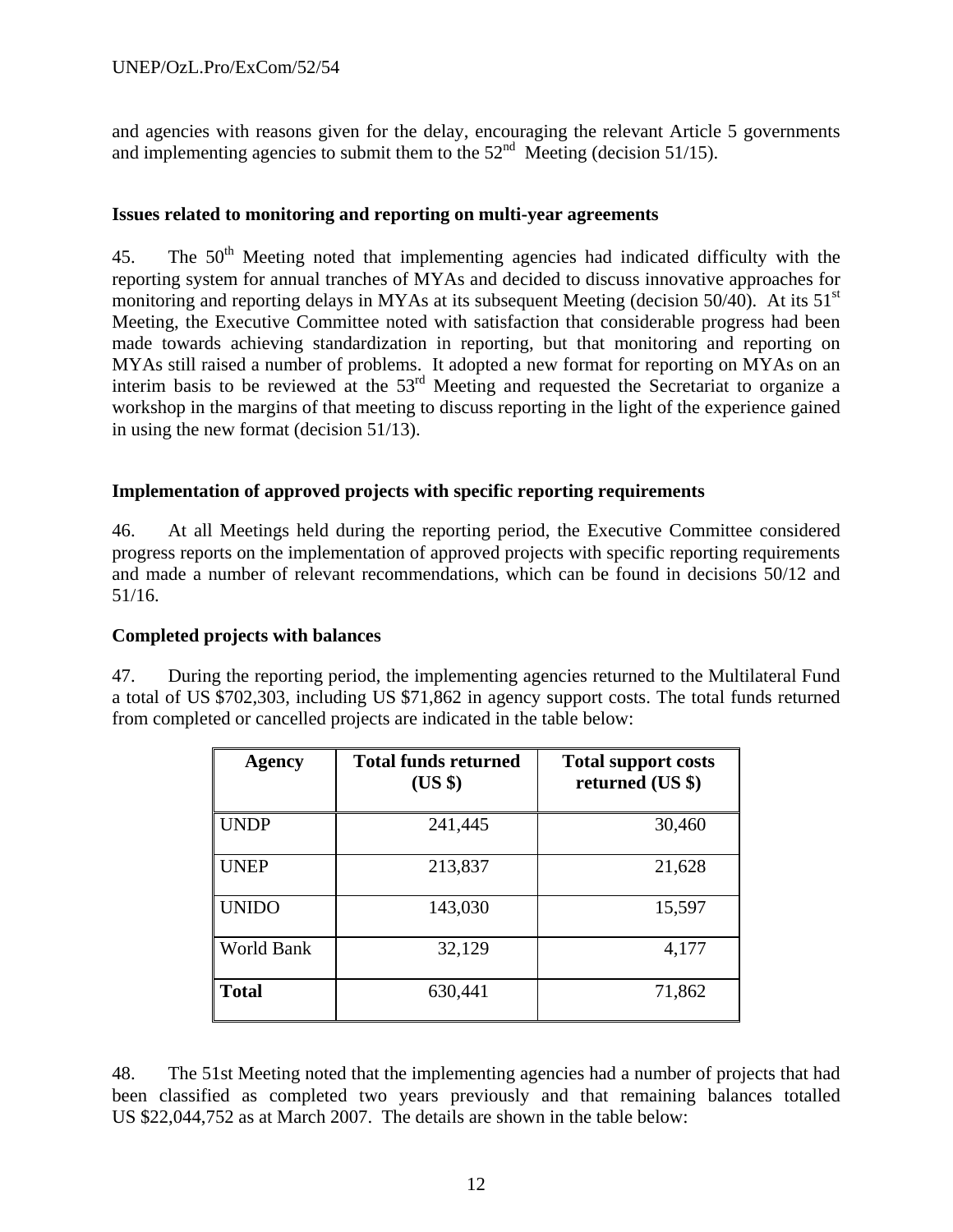| Agency       | No. of projects | <b>Remaining balances</b><br>$(US \$ |
|--------------|-----------------|--------------------------------------|
| <b>UNDP</b>  | 42              | 408,173                              |
| <b>UNEP</b>  | 48              | 868,125                              |
| <b>UNIDO</b> | 9               | 1,562,328                            |
| World Bank*  | 15              | 19,166,126                           |
| <b>Total</b> | 114             | 22,004,752                           |

\*Including un-reported projects.

#### **Monitoring and evaluation work programme for 2007**

49. The  $50<sup>th</sup>$  Meeting approved the 2007 work programme for monitoring and evaluation at a budget of US \$361,000, and requested that the final country studies on cases of non-compliance be sent to the Parties concerned. It also decided that, rather than further country studies related to non-compliance, work should be initiated on standardization of annual work programmes, progress and verification reports on MYAs (decision 50/9).

#### **Implementation of the monitoring and evaluation work programme**

#### *Final evaluation report on cases of non-compliance*

50. The  $50<sup>th</sup>$  Meeting had before it the final evaluation report on cases of non-compliance and decided to convey the report's conclusions to the thirty-eighth meeting of the Implementation Committee in mid-2007 in the course of the presentation to be made by the Multilateral Fund Secretariat and the implementing agencies.

#### *Final report on the evaluation of CTC phase-out projects and agreements*

51. In considering the final report on the evaluation of CTC phase-out projects and agreements, the 51<sup>st</sup> Meeting noted that all but eight Article 5 countries had met the 2005 target of an 85 per cent reduction in consumption. The Meeting was informed that the evaluation study found that the main risk to sustaining phase-out lay in the fact that, unlike other controlled substances produced for specific uses, CTC was also generated as a by-product and therefore would be available even after phasing-out CTC production for controlled uses. The successful achievement of the Protocol's control targets would therefore depend on controlling and eventually eliminating the demand for CTC in controlled uses. Any opportunities to sell coproduced CTC for process agent or solvent uses might bring higher returns than CTC destruction, with an ensuing risk of CTC being placed on the market without licenses. CTC at a low price could result in a risk of illegal use, and thus ongoing monitoring systems would be vital.

52. In addition to addressing some particular issues related to CTC production and consumption in China and India, the Executive Committee requested implementing agencies to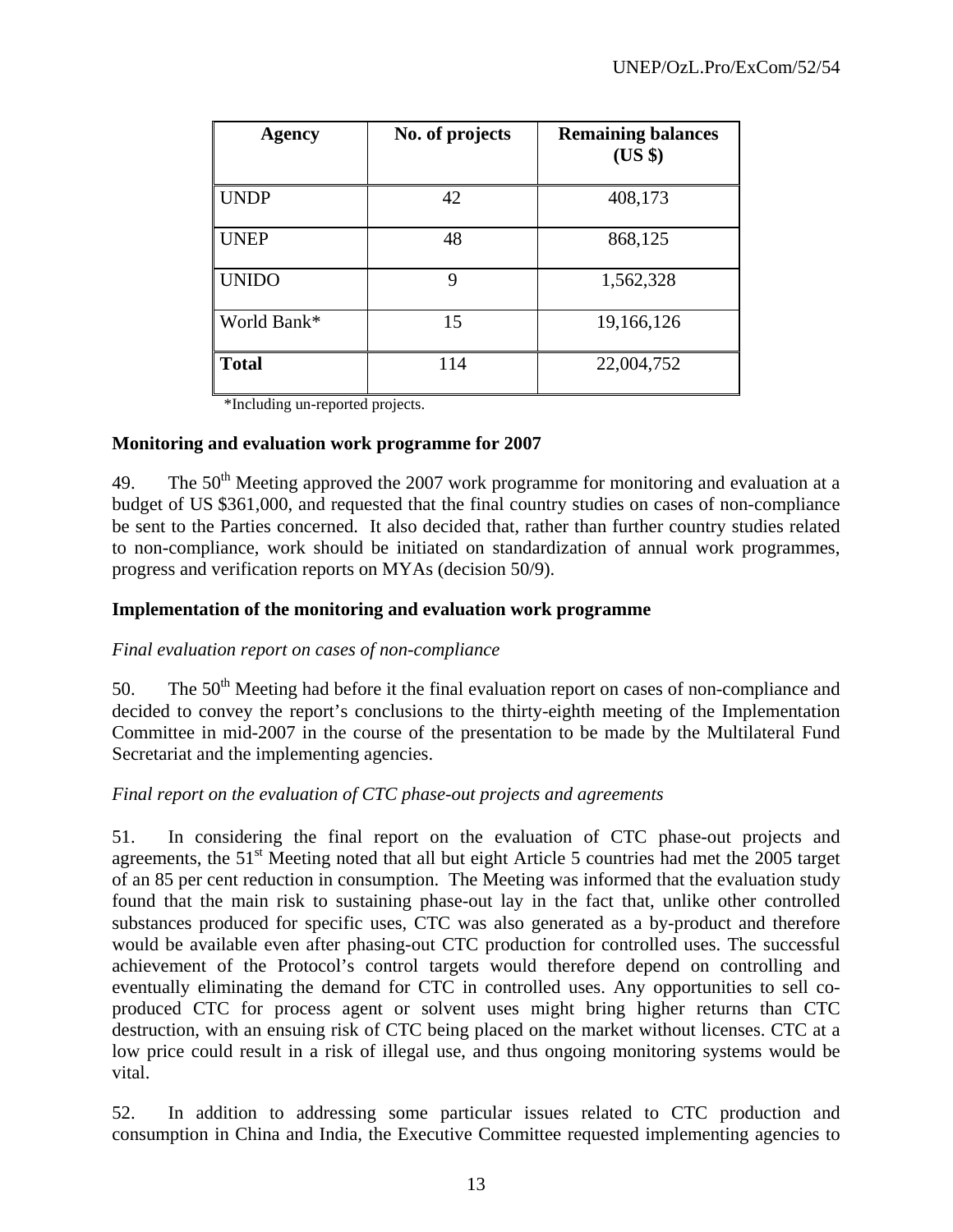update their information materials on alternatives to CTC especially in the solvent sector. The Executive Committee also decided to take into account, in future deliberations on the funding of institutional strengthening projects, the need to maintain monitoring and verification of all CTC production and consumption beyond 2010. The final report on the evaluation of CTC phase-out projects and agreements was forwarded to the Technology and Economic Assessment Panel (TEAP) so that it could be taken into account in their further discussions on process agents (decision 51/11).

## *Desk study on the evaluation of management and monitoring of national phase-out plans*

53. The 51st Meeting had before it the desk study on the evaluation of management and monitoring of national phase-out plans, which reconfirmed the relevance and timeliness of evaluating the management, monitoring and verification aspects of the plans. After noting the desk study, the Executive Committee made recommendations to bilateral and implementing agencies concerning the use of and reporting on the flexibility clause in multi-year agreements.

### **G. POLICY MATTERS**

# **Conditional approval of annual work programmes for multi-year agreements (MYAs)**

54. The  $50<sup>th</sup>$  Meeting discussed the issue of how to determine when the conditions related to the conditional release of funds had been met and decided that, in cases where conditions had been placed on the release of approved funds, the implementing agencies concerned should coordinate and confirm with the Secretariat that the conditions for release had been met prior to disbursement (decision 50/13).

# **Reporting on the ODS phase-out achieved within refrigerant management plans and the phase-out achieved in those other projects for which ODS phase-out was not fully reported**

55. The 50<sup>th</sup> Meeting, after hearing a report by the Secretariat on this issue, decided that ODS phase-out assigned to refrigerant management plans/refrigerant management plan updates, terminal phase-out management plans, halon banking, methyl bromide, CTC and TCA activities and projects and annual tranches of MYAs should represent the commitments made minus any phase-out already recorded. It also decided that the ODS phase-out thus recorded could be assigned on a pro-rated basis of the value of the approved activity if not otherwise agreed by the implementing agencies involved, the countries concerned, and the Secretariat (decision 50/39).

# **Operation of the Executive Committee**

56. The  $50<sup>th</sup>$  Meeting was presented a report on the major issues associated with reducing the number of Meetings of the Executive Committee, together with an updated assessment of the Committee's workload. It decided to continue meeting three times a year, but requested the Chair of the Executive Committee to write to the Parties, through the Ozone Secretariat, asking them to consider at their Nineteenth Meeting a request by the Executive Committee to change its terms of reference in order to grant it the flexibility to modify the number of times it meets, if necessary, and to review the issue at its 53<sup>rd</sup> Meeting in the light of the guidance given by the Parties (decision 50/41).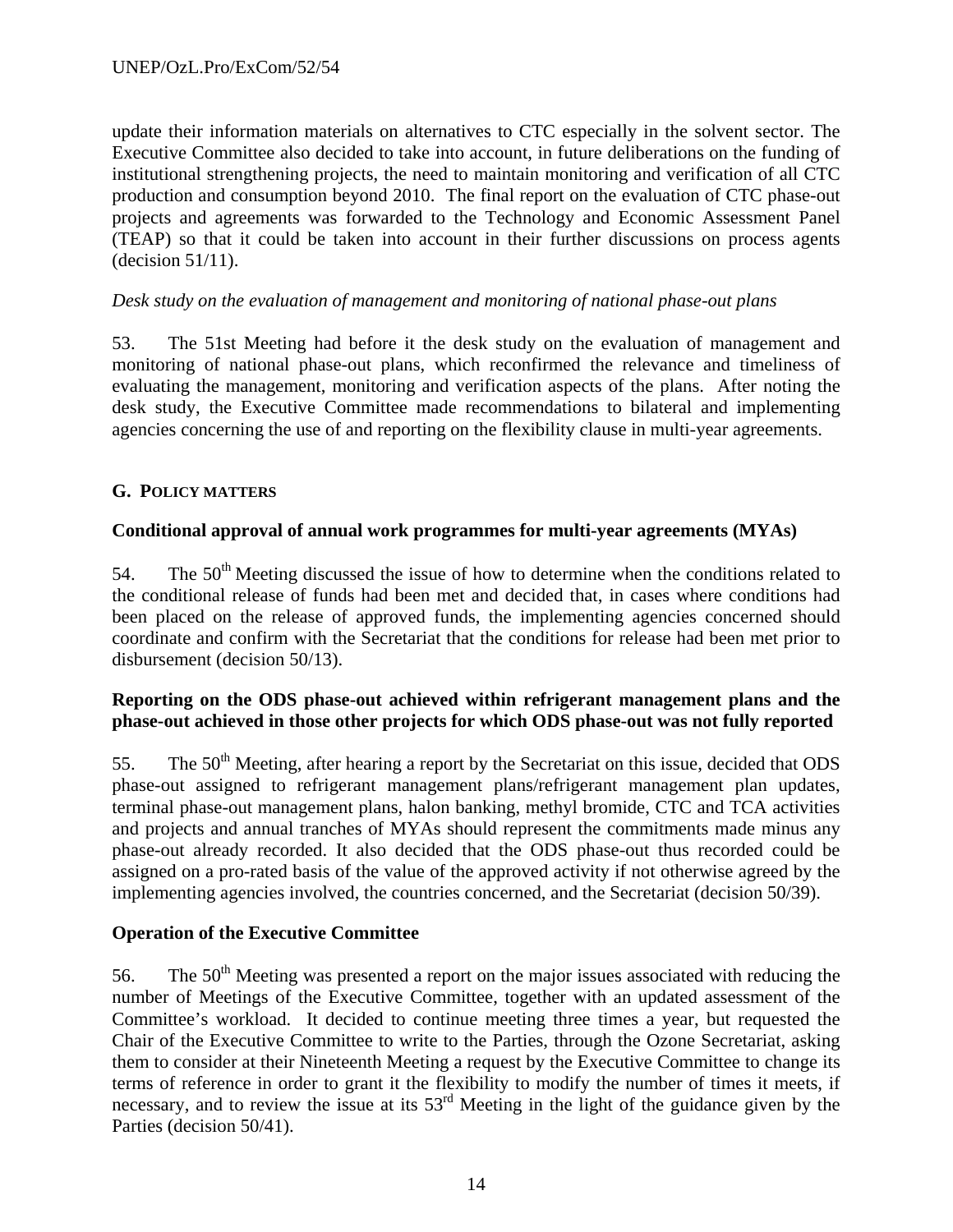#### **Draft terms of reference for a case study on the treatment of ODS**

57. The Executive Secretary of the Ozone Secretariat presented to the  $50<sup>th</sup>$  Meeting decision XVIII/9 of the Eighteenth Meeting of the Parties, which requested the Executive Committee to develop consolidated terms of reference for the case study called for under Decision XVII/17 of the Meeting of the Parties. After hearing the conclusions of the contact group (see paragraph 5 above), the  $50<sup>th</sup>$  Meeting requested the Secretariat to develop specific terms of reference for a study on the treatment of unwanted ozone-depleting substances. It defined the two distinct objectives of the study and approved the required budget (decision  $50/42$ ). The  $51<sup>st</sup>$  Meeting was informed that detailed terms of reference for the study had been finalized and sent to selected companies. It was expected that a contract would be awarded before the  $52<sup>nd</sup>$  Meeting, to which an outline of the study and work plan would be submitted.

#### **Issues with regard to the future of the Montreal Protocol as they relate to the Multilateral Fund**

58. The 50<sup>th</sup> Meeting was briefed by the Executive Secretary of the Ozone Secretariat on the submissions made by Parties on the non-paper from Canada on the key challenges to be faced in protecting the ozone layer over the next decade. The Parties by decision XVIII/36 had agreed to convene a two-day open-ended dialogue on the matter immediately prior to the Twenty-seventh meeting of the Open-ended Working Group in June 2007. This Meeting also heard a report on progress in the informal discussions of the Stockholm Group on strengthening the Montreal Protocol.

# **Assistance for CFC phase-out in those Article 5 Parties with locally-owned MDI manufacturing facilities**

59. The  $51<sup>st</sup>$  Meeting discussed a policy paper on the question, in particular on funding the phase-out of CFC consumption by MDI-producing countries, and strategies for the transition to non-CFC MDIs in Article 5 Parties without CFC production facilities. After hearing the conclusions and recommendations of the contact group established (see paragraph 6 above), the Meeting decided that Article 5 Parties with plants manufacturing CFC should be advised of the timing on which to begin considering the need for essential use exemptions beyond the 2010 phase-out date, and that the preparation of a nomination for essential use exemptions might begin in 2007 for submission to the Parties for their consideration in 2008. The Executive Committee would need to consider further the availability of pharmaceutical-grade CFCs after 2010 in light of the new Technology and Economic Assessment Panel (TEAP) reports to the twenty-seventh meeting of the Open-ended Working Group and the Nineteenth Meeting of the Parties on campaign production of CFCs for MDIs in Article 5 and non-Article 5 Parties. The submission of requests for project preparation for the conversion of CFC-MDI production facilities might be considered on a case-by-case basis on the understanding that they must include a comprehensive justification from the country concerned for the need to receive assistance and, as a minimum, should provide certain detailed information. Requests for transition strategies to non-CFC MDIs in Article 5 Parties without MDI manufacturing facilities would also be considered on a case-by-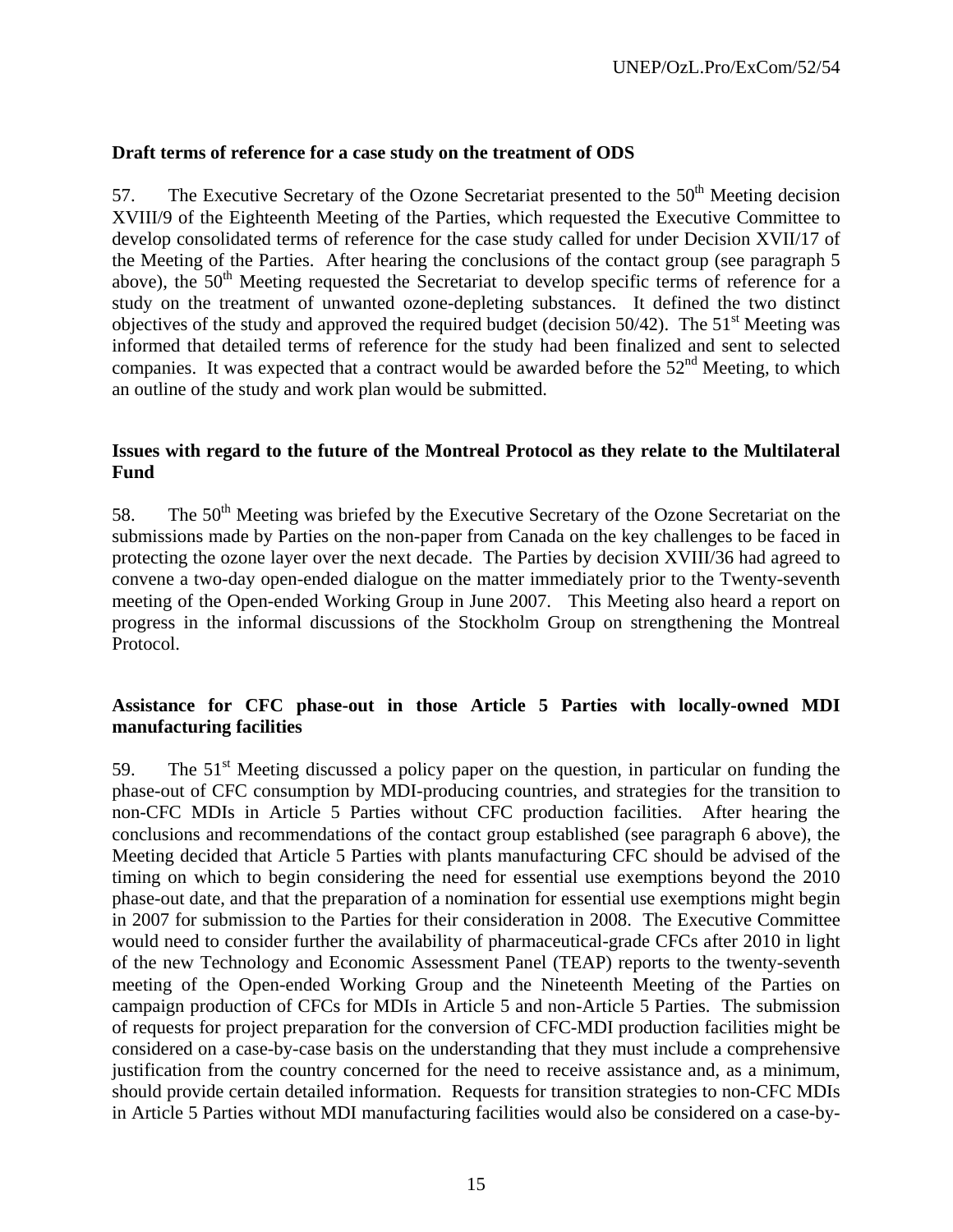## UNEP/OzL.Pro/ExCom/52/54

case basis when the need for a strategy had been fully demonstrated and documented through the submission of specific information (decision 51/34).

#### **Progress made in reducing emissions of controlled substances from process agent uses**

60. The  $51<sup>st</sup>$  Meeting considered a draft report on progress made in reducing emissions of controlled substances from process agent uses showing that the Multilateral Fund had assisted Article 5 countries to reduce the levels of emissions to "levels agreed by the Executive Committee to be reasonably achievable in a cost-effective manner without undue abandonment of infrastructure", pursuant to decision  $X/14$  of the Tenth Meeting of the Parties. The report was finalized the Fund Secretariat as mandated by decision 51/35 and, following the approval by the Chair of the Executive Committee, transmitted to the Twenty-seventh meeting of the Openended Working Group.

#### **H. INFORMATION**

61. The 50th Meeting was informed that the Secretariat had prepared a video highlighting the types of activities and projects that had been funded by the Multilateral Fund since its inception for the  $15<sup>th</sup>$  anniversary of the Fund Secretariat, celebrated in July 2006. Copies of the video were distributed at the 50<sup>th</sup> Meeting and the video is available on the Multilateral Fund website.

62. The Secretariat informed the  $51<sup>st</sup>$  Meeting that, pursuant to decision 50/4(d), the process of providing a means of entering country programme data on the Secretariat's web site had been initiated. A prototype system and a user manual had been developed and were expected to be launched in time for the 1 May 2007 reporting deadline.

#### **I. FUND SECRETARIAT ACTIVITIES**

63. During the period under review, the Fund Secretariat had taken action pursuant to the decisions taken by the Executive Committee at its 50th and 51st Meetings. It had also prepared documentation and provided conference services for the 50th and 51st Meetings of the Executive Committee. It had received proposals for projects and activities from implementing agencies and bilateral partners for a total value, as submitted, of US \$195,298,805 and had analysed and reviewed them and provided comments and recommendations for the Executive Committee's consideration. The requested level of funding, following project review, for approval at the two Meetings amounted to US \$130,600,101.

64. In addition to the documents customarily prepared for Executive Committee Meetings, the Secretariat had also prepared documents, *inter alia*, on the policy matters referred to in section H above, priorities for the 2006-2008 triennium, as well as the monitoring and evaluation reports outlined in Section F. At the request of the Ozone Secretariat, the Secretariat had reviewed a draft note for the discussion on the future of the Montreal Protocol, to be held at the twenty-seventh meeting of the Open-ended working Group.

65. The Chief Officer and other members of the Secretariat had attended many important meetings, including the  $3<sup>rd</sup>$  GEF Assembly in Cape Town, the  $10<sup>th</sup>$  joint meeting of the Ozone Officers Network for Africa in Madagascar, the Ozone Day celebrations in China, the  $24<sup>th</sup>$ session of the UNEP Governing Council/Global Ministerial Environment Forum, the meeting of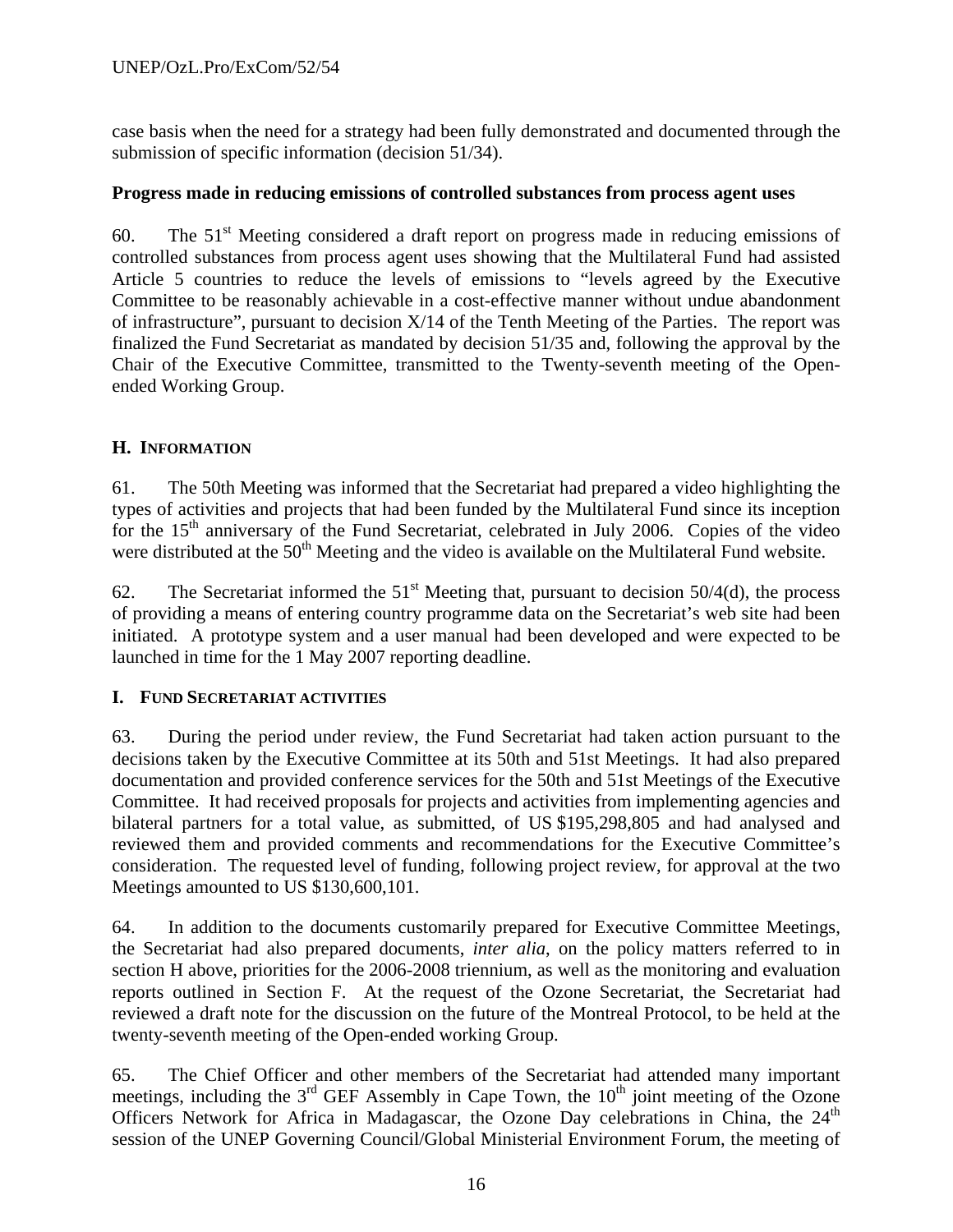the GEF Chemicals Technical Advisory Group (TAG), and the Eighteenth Meeting of the Parties. Missions had been undertaken to Cairo, the People's Republic of China, the Democratic People's Republic of Korea, the Netherlands, Sri Lanka, Turkmenistan and Zimbabwe.

66. At the invitation of the United States Environmental Protection Agency, the Chief Officer had taken part in a video on ozone protection activities, focusing on chiller replacement projects supported through the Multilateral Fund initiative, which had been shown at a one-day event immediately prior to the Eighteenth Meeting of the Parties in New Delhi.

#### **J. MATTERS RELATING TO THE MEETING OF THE PARTIES**

67. In response to decision XVI/36 of the Sixteenth Meeting of the Parties, requesting the Executive Committee to include a component in its annual report on the progress made and the issues encountered in its consideration of the recommendations contained in the executive summary of the 2004 evaluation and review of the financial mechanism of the Montreal Protocol, the Executive Committee has annexed hereto its progress report to the Eighteenth Meeting of the Parties (Annex II).

68. Annex III provides, by country, the amount of HCFC-141b consumption phased in through projects using HCFCs as a replacement. This is in response to decision 36/56 (e), which states, *inter alia* "That the annual Executive Committee report to the Meeting of the Parties should state by country the amount of HCFC-141b consumption phased in through projects using HCFC as replacements, a consumption which would - in application of decision 27/13 - be excluded from funding at future stages."

# **K. REPORTS OF THE EXECUTIVE COMMITTEE**

69. The reports of the  $50^{th}$  and  $51^{st}$  Meetings (UNEP/OzL.Pro/ExCom/50/62, UNEP/OzL.Pro/ExCom/51/46 respectively) and meeting summaries have been distributed to all Parties to the Montreal Protocol. These reports are available on request from the Fund Secretariat or can be accessed at the website of the Fund Secretariat (www.multilateralfund.org)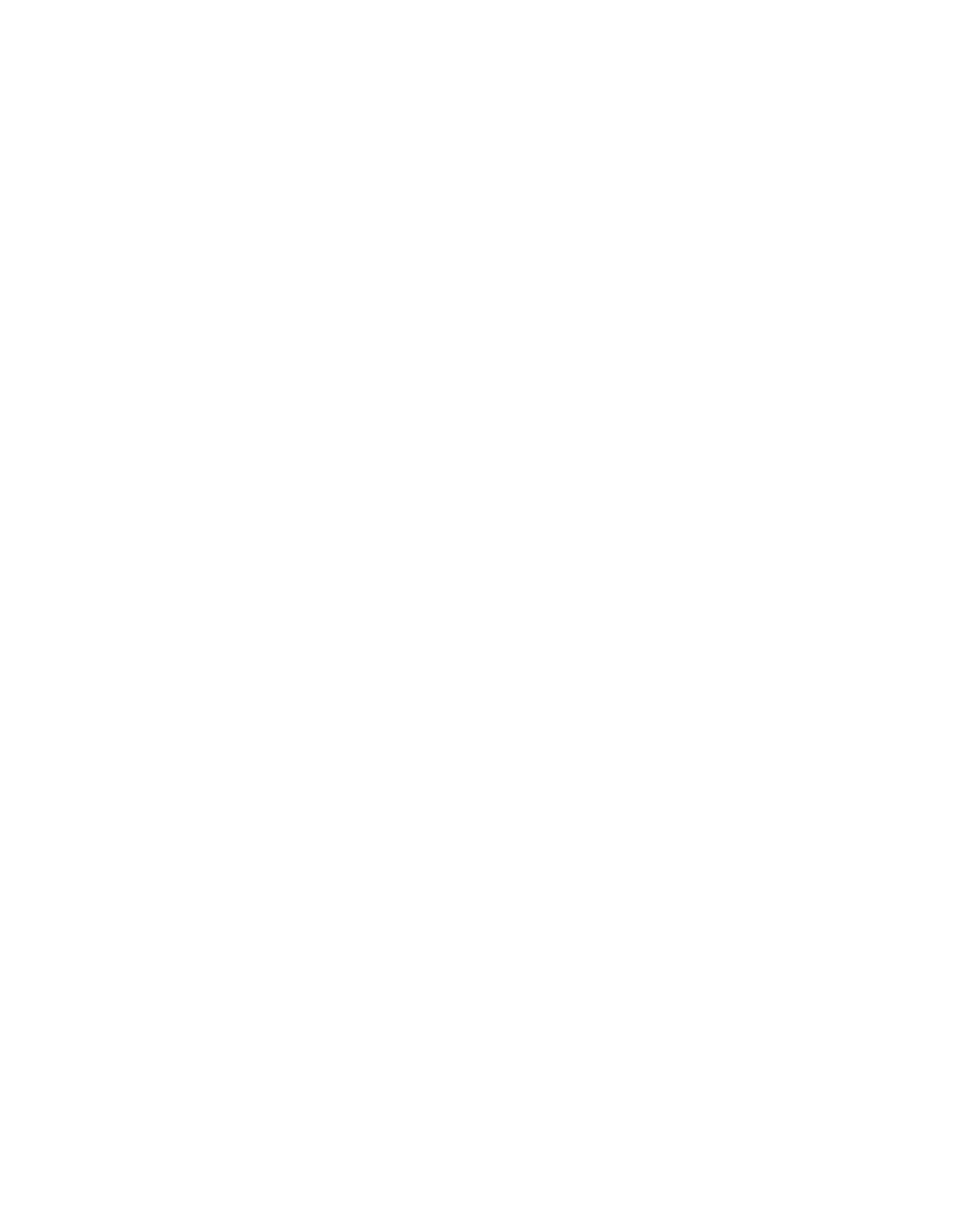# **Annex I**

# *Table 1: Sectoral distribution of phase-out in all approved projects and activities since inception\**

| <b>SECTOR</b>            | <b>ODP PHASED OUT</b><br><b>ODP</b> |         |
|--------------------------|-------------------------------------|---------|
|                          | <b>APPROVED</b>                     |         |
| Consumption              |                                     |         |
| Aerosol                  | 26,342                              | 25,216  |
| Foam                     | 64,211                              | 62,405  |
| Fumigant                 | 5,613                               | 3,743   |
| Halon                    | 49,016                              | 42,055  |
| Multi-sector             | 670                                 | 455     |
| Other                    | 1,380                               | 1,424   |
| Process agent            | 6,123                               | 5,770   |
| Refrigeration            | 49,357                              | 42,172  |
| Solvent                  | 7,004                               | 6,857   |
| Sterilant                | 55                                  | 61      |
| Phase-out plan           | 31,449                              | 24,723  |
| Several                  | 739                                 | 554     |
| <b>Total consumption</b> | 241,959                             | 215,435 |
| Production               |                                     |         |
| <b>CFC</b>               | 82,033                              | 71,985  |
| Halon                    | 41,658                              | 41,658  |
| <b>CTC</b>               | 49,156                              | 44,534  |
| <b>TCA</b>               | 34                                  | 34      |
| <b>MBR</b>               | 236                                 | 26      |
| Multiple ODS             | 500                                 | 500     |
| <b>Total production</b>  | 173,617                             | 158,737 |

\* Excluding cancelled and transferred projects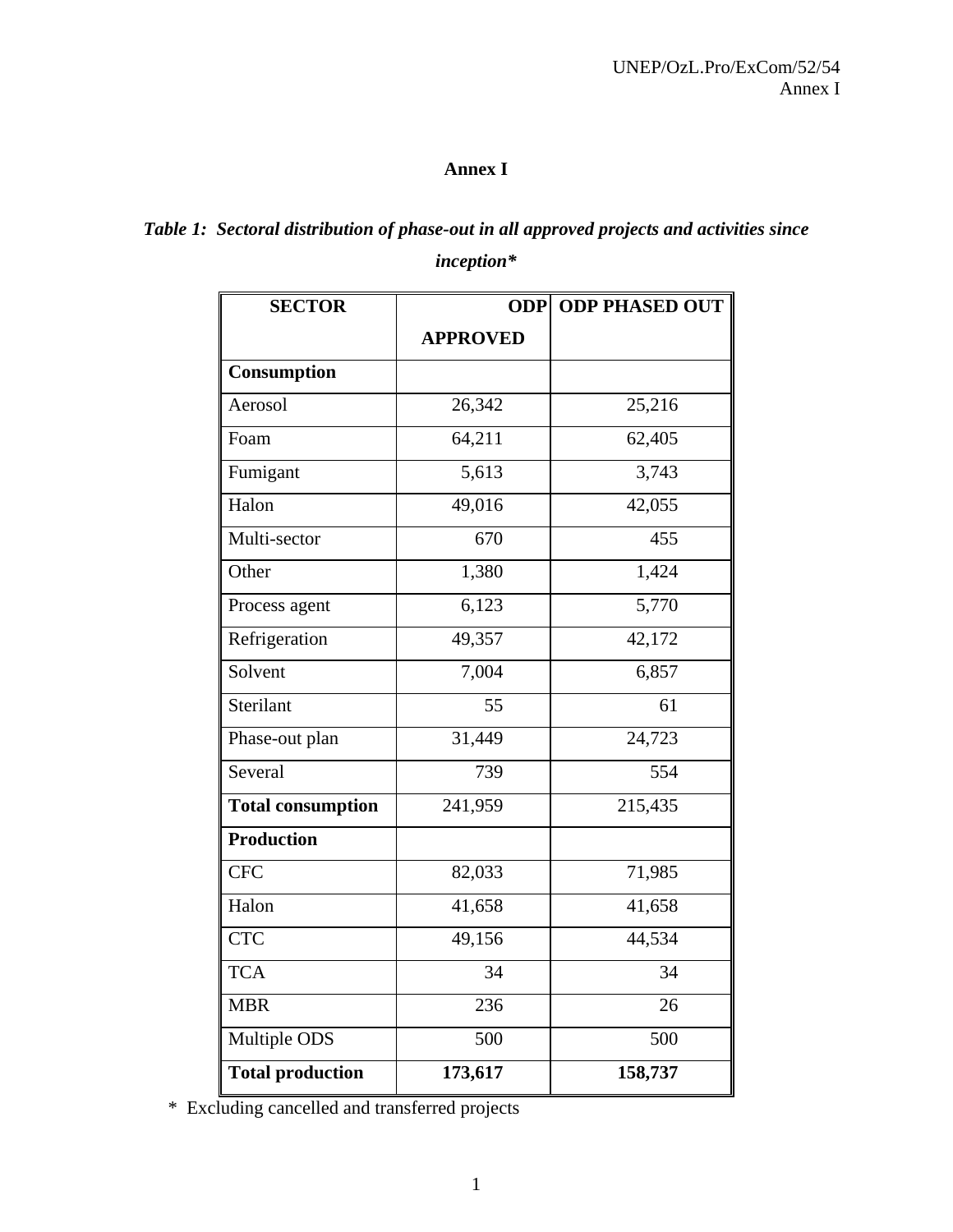| <b>Sector</b>                           | <b>ODP</b> tonnes | <b>US</b> \$ approved |
|-----------------------------------------|-------------------|-----------------------|
| Aerosol                                 | 645               | 12,791,425            |
| Foam                                    | 156               | 158,631               |
| Halon                                   | $\theta$          | 430,000               |
| Fumigant                                | 291               | 5,413,835             |
| (consumption<br>Process<br>agent<br>and |                   |                       |
| production)                             | 6,763             | 6,869,035             |
| Production                              | 10,053            | 35, 317, 560          |
| Refrigeration                           | 2,010             | 2,385,771             |
| Phase-out plan                          | 3,534             | 13,324,642            |
| Solvent                                 | 147               | 7,137,651             |
| <b>Total</b>                            | 23,599            | 83,828,490            |

*Table 2: Sectoral distribution of approved investment projects in the period under review*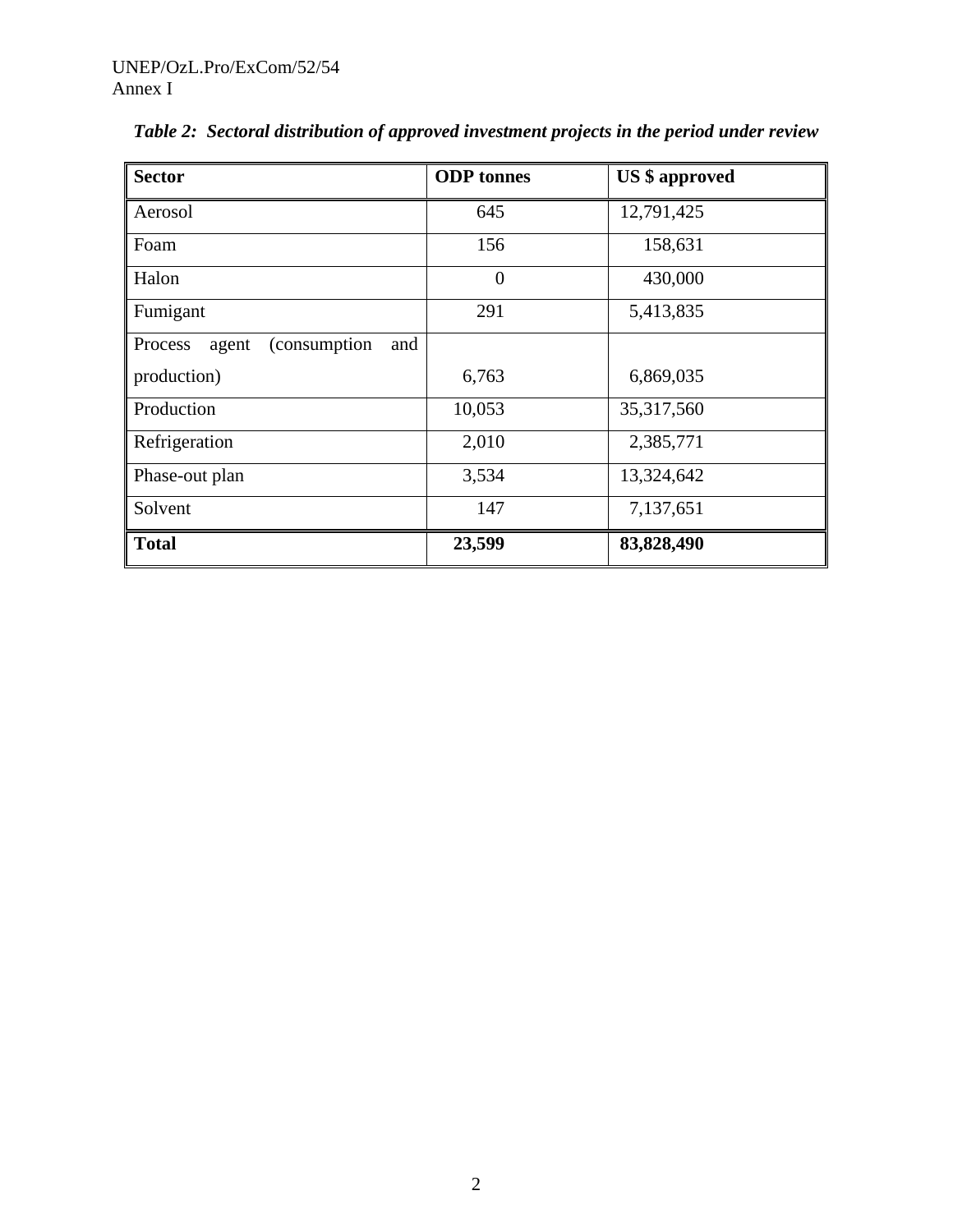| Country                | Project                                            | To be<br>implemente  | <b>Total</b><br>phase-      | <b>Funding approved in principle</b><br>(US \$) |                         |              |
|------------------------|----------------------------------------------------|----------------------|-----------------------------|-------------------------------------------------|-------------------------|--------------|
|                        |                                                    | d by                 | out<br><b>ODP</b><br>tonnes | Project<br>funds                                | <b>Support</b><br>costs | <b>Total</b> |
| <b>Phase-out plans</b> |                                                    |                      |                             |                                                 |                         |              |
| Bahrain                | Terminal phase-<br>out management<br>plan          | UNEP/<br><b>UNDP</b> | 58.7                        | 642,500                                         | 66,338                  | 708,838      |
| Bolivia                | Terminal phase-<br>out management<br>plan          | UNDP/<br>Canada      | 26.9                        | 540,000                                         | 49,685                  | 589,685      |
| <b>Burkina Faso</b>    | Terminal phase-<br>out management<br>plan          | UNEP/<br>Canada      | 7.4                         | 345,000                                         | 44,850                  | 389,850      |
| Cameroon               | Terminal phase-<br>out management<br>plan          | <b>UNIDO</b>         | 50.6                        | 800,000                                         | 60,000                  | 860,000      |
| Georgia                | Terminal phase-<br>out management<br>plan          | <b>UNDP</b>          | 8.2                         | 325,000                                         | 24,376                  | 349,376      |
| Ghana                  | Terminal phase-<br>out management<br>plan          | <b>UNDP</b>          | 17.5                        | 344,894                                         | 25,868                  | 370,762      |
| Honduras               | Phase-out<br>of<br>methyl bromide                  | <b>UNIDO</b>         | 295.8                       | 1,806,301                                       | 135,473                 | 1,941,774    |
| Kyrgyzstan             | Terminal phase-<br>out management<br>plan          | UNDP/<br><b>UNEP</b> | 7.0                         | 550,000                                         | 54,065                  | 604,065      |
| Paraguay               | of<br>Phase-out<br>Annex A (Group<br>I) substances | UNDP/<br><b>UNEP</b> | 31.6                        | 565,000                                         | 53,045                  | 618,045      |
| Serbia*                | of<br>Phase-out<br>Annex A (Group<br>I) substances | UNIDO/<br>Sweden     | 327.0                       | 2,742,544                                       | 208,992                 | 2,951,536    |
| Seychelles             | Terminal phase-<br>out management<br>plan          | France               | 1.4                         | 193,000                                         | 25,090                  | 218,090      |
| Uruguay                | Phase-out<br>of<br>Annex A (Group<br>I) substances | UNDP/<br>Canada      | 29.9                        | 565,000                                         | 55,135                  | 620,135      |
| Viet Nam               | Phase-out<br>of<br>methyl bromide                  | <b>IBRD</b>          | 85.2                        | 1,098,284                                       | 82,371                  | 1,180,655    |
| Zimbabwe               | Phase-out<br>of<br>Annex A (Group<br>I) substances | Germany              | 65.0                        | 565,000                                         | 72,150                  | 637,150      |
| $\ast$                 |                                                    |                      |                             | Revised                                         |                         | agreement    |

# *Table 3: Agreements approved during the reporting period*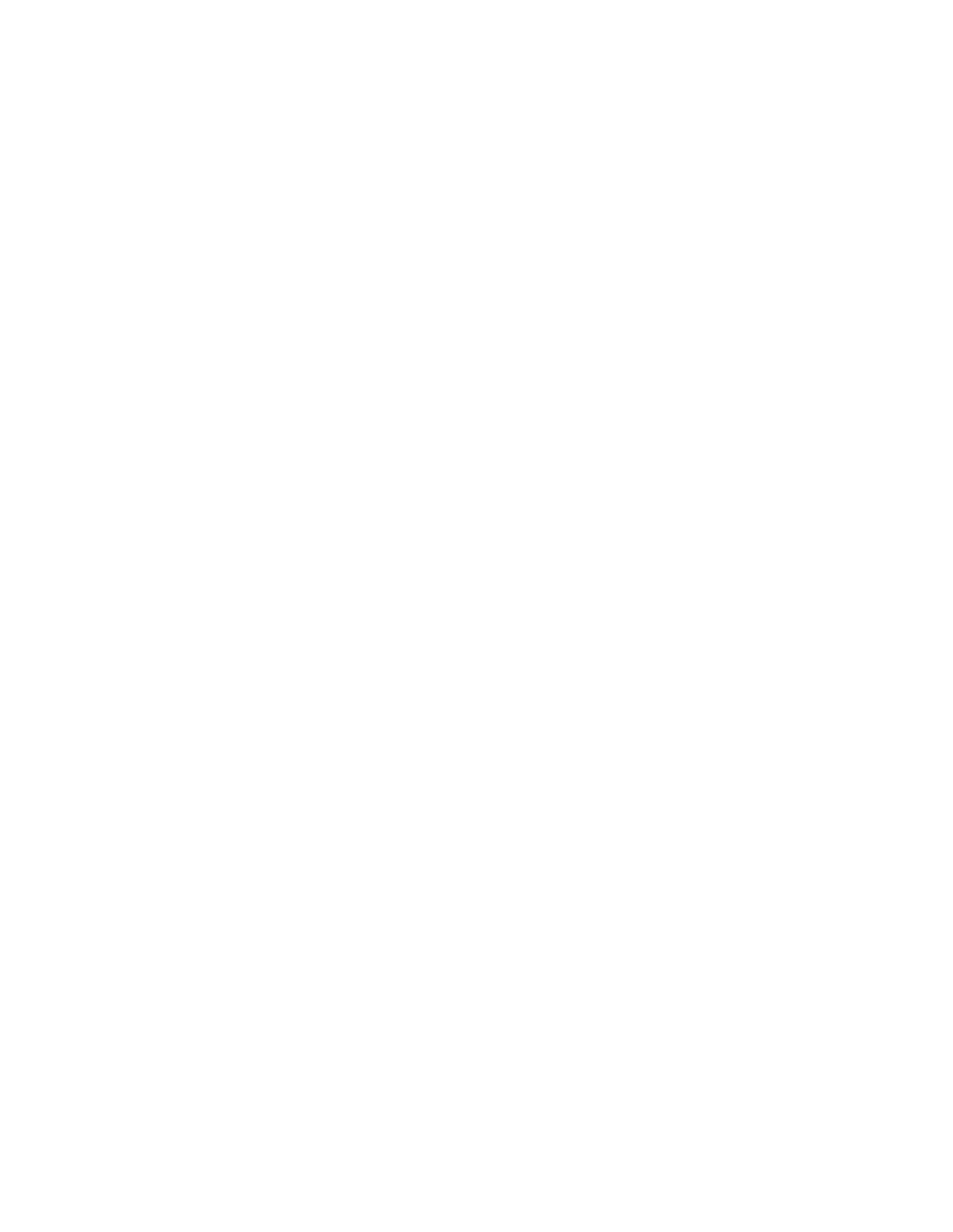#### **Annex II**

#### **ASSESSMENT REPORT ON THE RECOMMENDATIONS IN THE 2004 EVALUATION AND REVIEW OF THE FINANCIAL MECHANISM OF THE MONTREAL PROTOCOL**

#### A. INTRODUCTION

1. This report is submitted by the Executive Committee pursuant to the following decision of the Meeting of the Parties:

- *(a) "To request the Executive Committee of the Multilateral Fund, within its mandate, to consider the report on the 2004 evaluation and review of the financial mechanism of the Montreal Protocol, with a view to adopting its recommendations, whenever possible, in the process of continuous improvement of the management of the Multilateral Fund, and having in mind the need to contribute to the assessment of the Technology and Economic Assessment Panel of the 2006-2008 replenishment of the Multilateral Fund;*
- *(b) To request the Executive Committee regularly to report back to and seek guidance from the Parties on the subject. To this effect, the Executive Committee shall submit a preliminary assessment to the Open-ended Working Group at its twentyfifth meeting and include a component in its annual report to the Meeting of the Parties, on progress made and issues encountered in its consideration of the recommended actions contained in the executive summary of the evaluation report."*

#### **DECISION XVI/36**

2. A first report on the recommendations from the 2004 evaluation and review of the financial mechanism of the Montreal Protocol was prepared by the Secretariat for consideration by the Executive Committee at the 45th Meeting, as a follow-up to decision 44/60 (document Unep/Ozl.Pro/ExCcom/45/51). The report was noted and the Executive Committee decided to "forward its assessment report on the recommendations in the 2004 evaluation and review of the financial mechanism of the Montreal Protocol for consideration at the 25th Meeting of the Openended Working Group" (decision 45/59).

3. The assessment report (document UNEP/OzL.Pro.WG.1/25/INF/3 ), based on the deliberation at the 45th Meeting, grouped the 28 recommendations contained in the 2004 Evaluation and Review of the Financial Mechanism of the Montreal Protocol into 3 categories, as follows.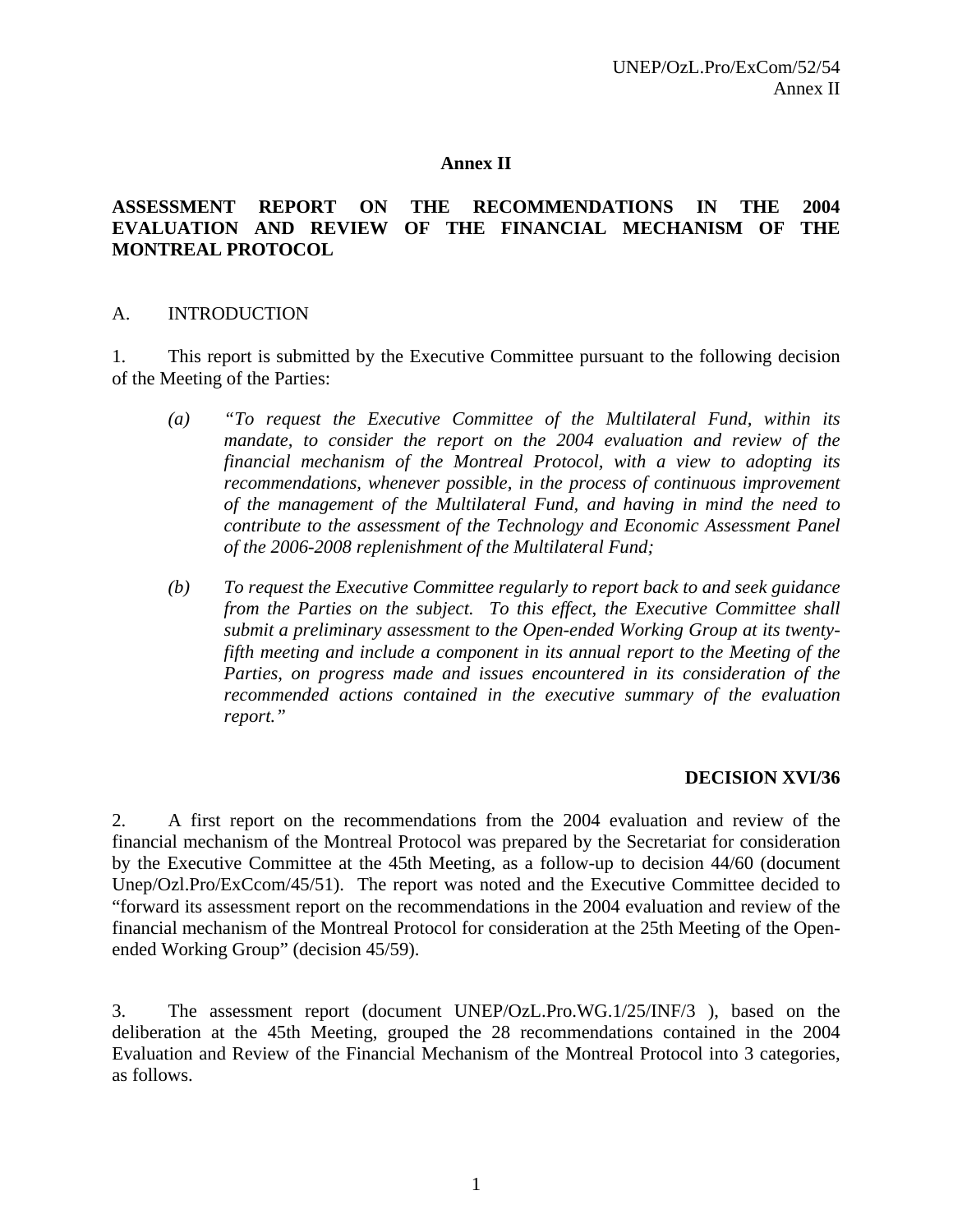# Category I:

*"11 general recommendations are related to ongoing activities of the Executive Committee, the Secretariat, the Implementing Agencies and the Treasurer and do not need any new action, but instead require regular follow-up at meetings of the Committee. The Executive Committee will report back to the Meeting of the Parties on these recommendations, as appropriate, in the context of its Annual Report". These include: recommendations 2, 6, 7, 15, 16, 18, 21, 22, 24, 25 and 28.* 

# Category II:

*"Ten general recommendations are related to ongoing activities of the Executive Committee, the Secretariat, the Implementing Agencies and the Treasurer but may require new actions in the short term. The Executive Committee will report back to the Meeting of the Parties on these recommendations, as appropriate, in the context of its Annual Report". These include recommendations: 1, 3, 4, 9, 11, 12, 17, 20, 23 and 26.* 

Category III:

*"Seven general recommendations were considered not necessary to be implemented. Six because future action would be redundant in the light of recent developments or existing practices. One because of the potential negative incentive. The Executive Committee considers that there is no need for further reporting on these recommendations". These include recommendations 5, 8, 10, 13, 14, 19 and 27.* 

4. The following report therefore covers the recommendations falling under the first two categories where further work needed to be done and new information was available.

# **B. RECOMMENDATIONS UNDER THE FIRST CATEGORY**

# **GENERAL RECOMMENDATION 2: Continue to evaluate Executive Committee structure and consider reduction of annual meeting numbers.**

5. The 50th Meeting considered a report on the operation of the Executive Committee and decided to continue to meet three times a year. The Meeting requested the Chair of the Executive Committee to write to the Parties, through the Ozone Secretariat to ask that consideration be given at the Nineteenth Meeting of the Parties to the request of the Executive Committee to change the terms of reference of the Executive Committee to grant it the flexibility to modify the number of times it meets if necessary. The Executive Committee would revisit the issue at the 53rd Executive Committee Meeting in the light of the guidance given by the 19th Meeting of the Parties.

**(Decision 50/41)**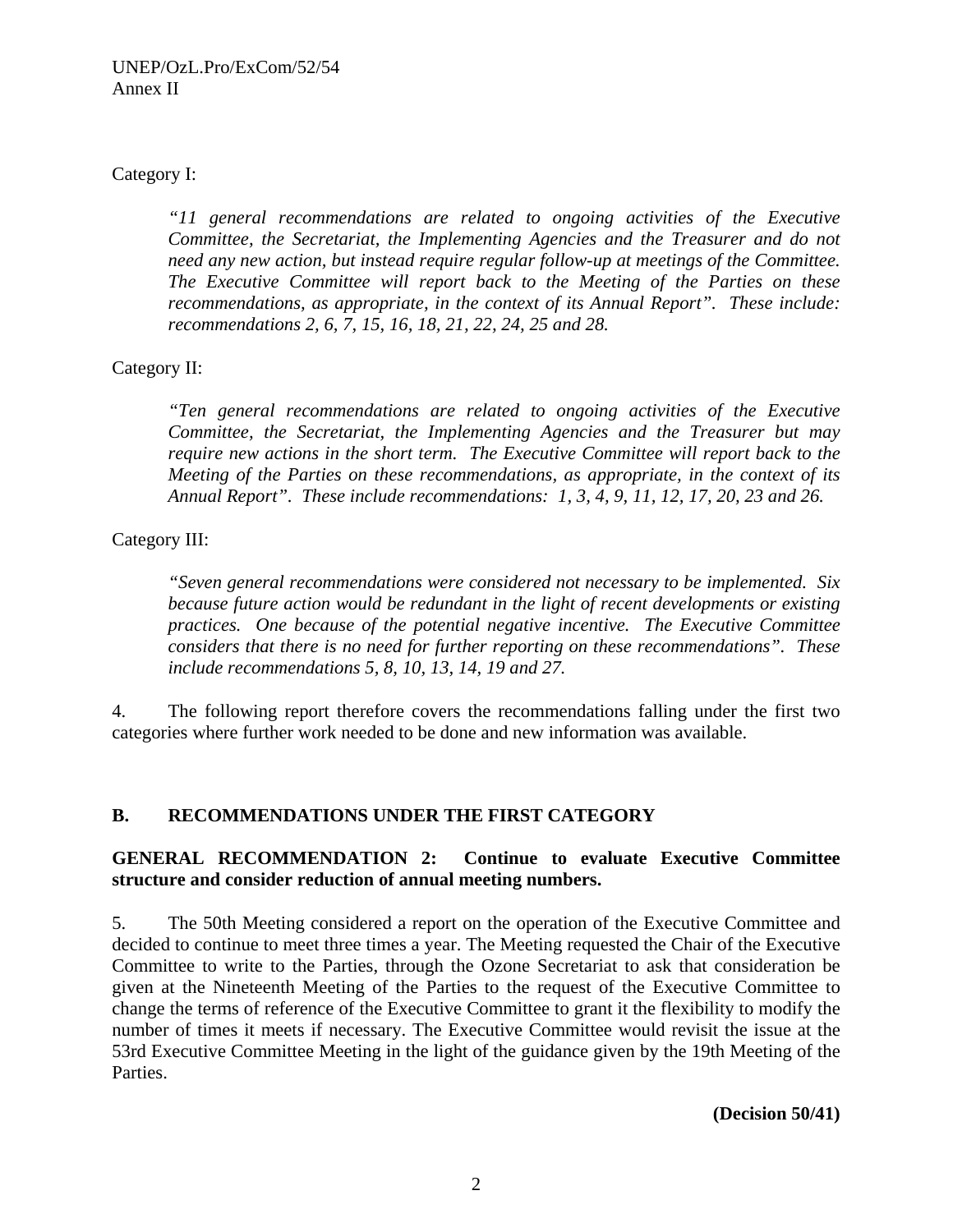# **GENERAL RECOMMENDATION 15: Increase efforts to improve country-level data reporting.**

6. The 50th Meeting urged the Secretariat to provide a means of entering country programme data on its website, together with an explanatory manual on how to complete the new country programme data format to improve consistency in reporting. These were implemented in time for the submission to be made by 1 May 2007.

### **(Decision 50/4)**

# **GENERAL RECOMMENDATION 16: Continue efforts to reduce/avoid project implementation delays.**

7. The 51st Meeting decided that letters of project cancellation sent to countries would also emphasize the importance of the project and make suggestions for more positive ways to achieve compliance. The Fund Secretariat also included in its report to the 52nd Meeting on projects with implementation delays, information on the procedures that were in place and the studies that had been undertaken in the past with respect to addressing projects with implementation delays. Additional information can be found in paragraphs 41 to 43. The Fund Secretariat also continues to report to the Executive Committee since the  $48<sup>th</sup>$  Meeting, delays in the submission of annual tranches of multi-year agreements for the Committee's consideration.

**(Decision 50/10)** 

# **GENERAL RECOMMENDATION 24: Take action to encourage timely payment by the donor countries.**

8. At both the 50th and 51st Meetings, the Committee expressed concern at the late payment of pledges. Additional information can be found in paragraphs 12 to 14 of this report.

**(Decisions 50/1 and 51/2)** 

# **C. RECOMMENDATIONS UNDER THE SECOND CATEGORY**

### **GENERAL RECOMMENDATION 1: Make further structural changes to the Executive Committee, if necessary to specifically address compliance.**

9. As indicated under recommendation 2 above, the Executive Committee will revisit the issue at the 53rd Meeting in the light of the guidance given by the Nineteenth Meeting of the Parties.